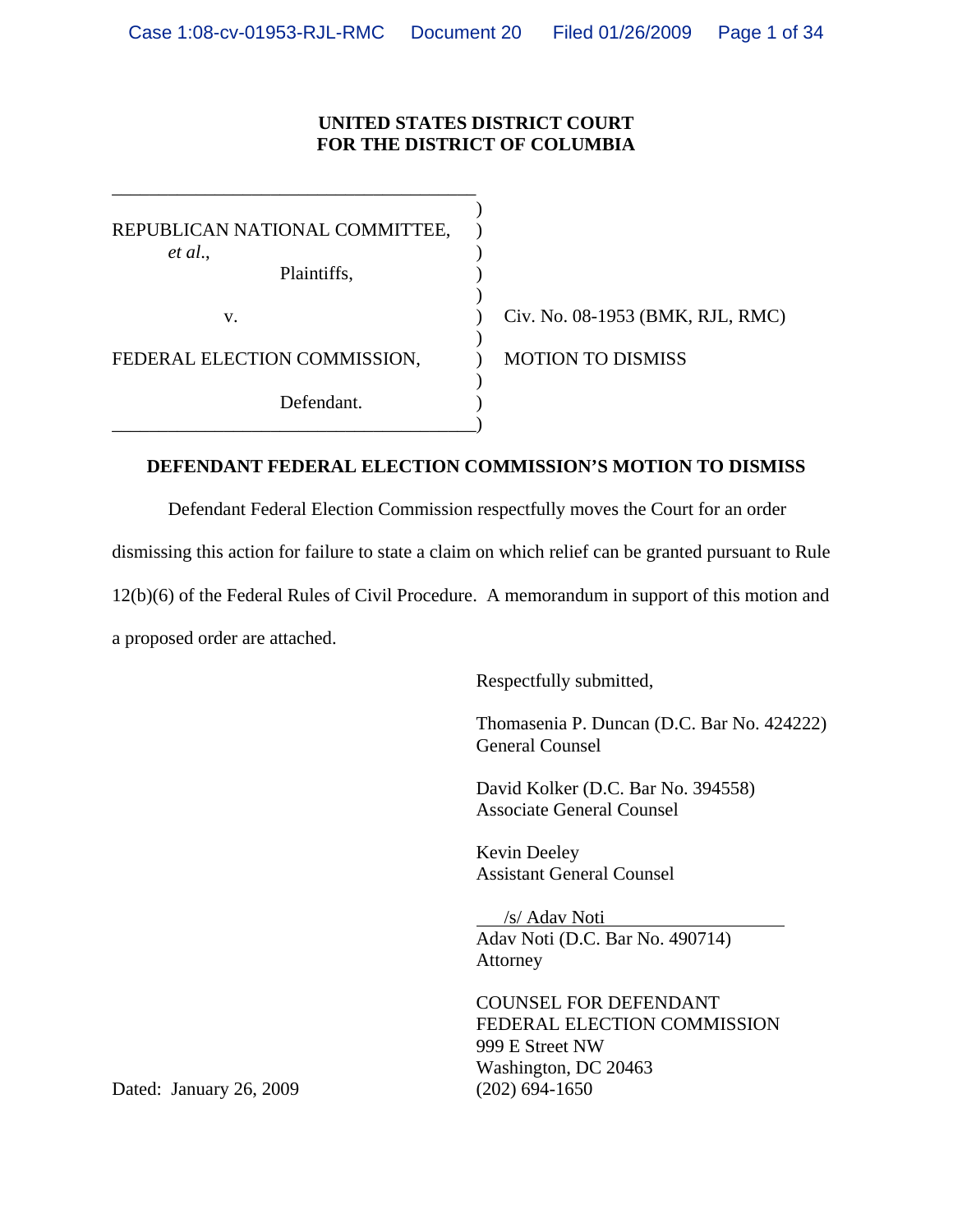# **TABLE OF CONTENTS**

| I.   |                 |                                                                                                                                       |  |  |
|------|-----------------|---------------------------------------------------------------------------------------------------------------------------------------|--|--|
|      | A.              |                                                                                                                                       |  |  |
|      | <b>B.</b>       |                                                                                                                                       |  |  |
| Π.   |                 |                                                                                                                                       |  |  |
|      | A.              |                                                                                                                                       |  |  |
|      | <b>B.</b>       | The Claims of the RNC, Duncan, and the CRP Are Barred by <i>Res Judicata</i> 8                                                        |  |  |
|      |                 | Claim Preclusion: The Claims of the RNC, Duncan, and the CRP<br>1.                                                                    |  |  |
|      |                 | 2.<br>Issue Preclusion: The Claims of the RNC, Duncan, and the CRP<br>Are Premised on a Legal Argument that Was Litigated and Decided |  |  |
|      | $\mathcal{C}$ . |                                                                                                                                       |  |  |
| III. |                 | .29                                                                                                                                   |  |  |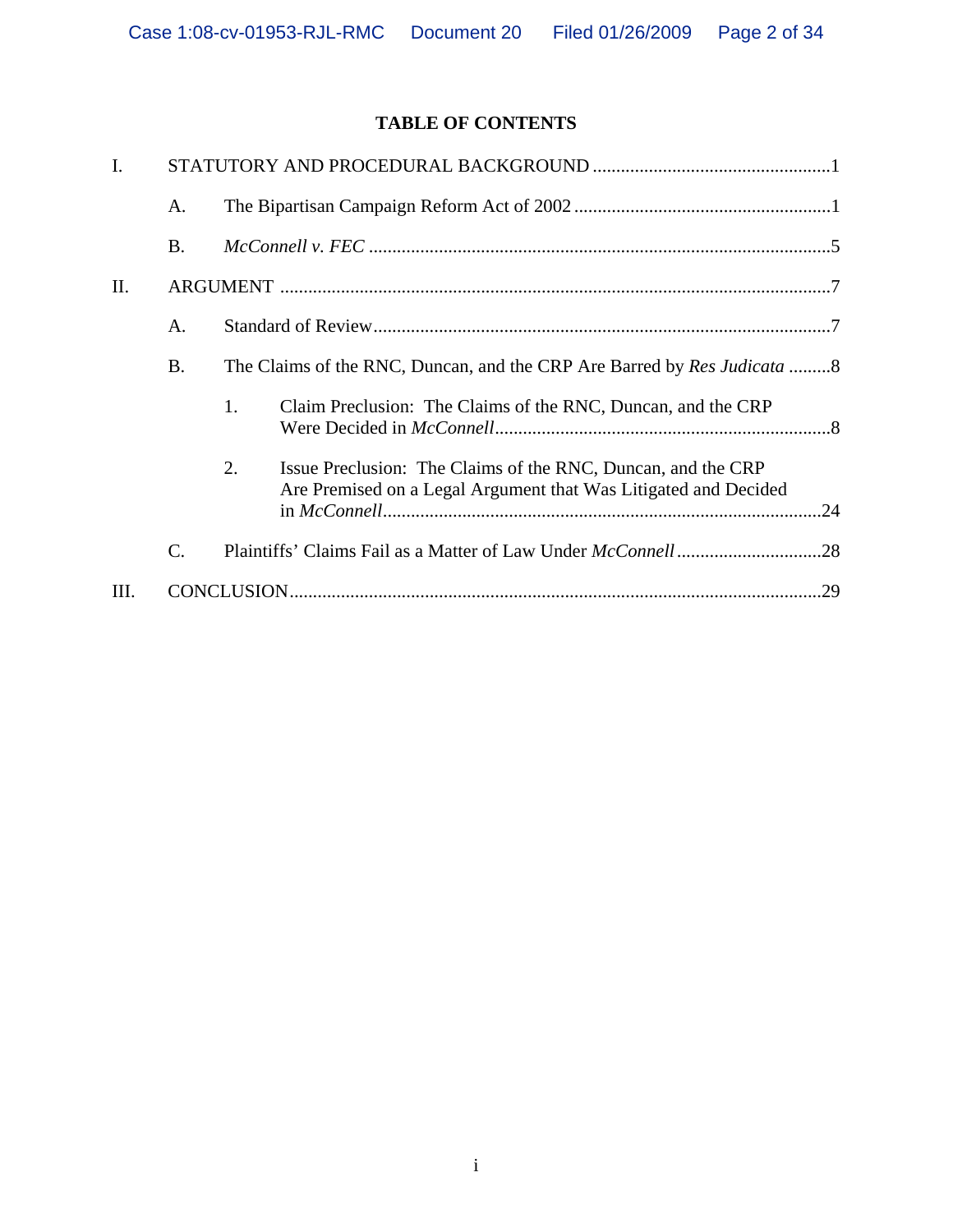# **TABLE OF AUTHORITIES**

# **Cases**

| Am. Fed'n of Gov't Employees, AFL-CIO v. Loy, 332 F. Supp. 2d 218 (D.D.C. 2004) 21 |  |
|------------------------------------------------------------------------------------|--|
|                                                                                    |  |
|                                                                                    |  |
|                                                                                    |  |
|                                                                                    |  |
| Capitol Hill Group v. Pillsbury Winthrop Shaw Pittman, LLP,                        |  |
|                                                                                    |  |
|                                                                                    |  |
|                                                                                    |  |
|                                                                                    |  |
|                                                                                    |  |
| FEC v. Wisconsin Right to Life, Inc., 127 S. Ct. 2652 (2007) ("WRTL II") 13, 22-23 |  |
|                                                                                    |  |
|                                                                                    |  |
|                                                                                    |  |
|                                                                                    |  |
|                                                                                    |  |
|                                                                                    |  |
| Nader v. Democratic Nat'l Comm., --- F. Supp. 2d ---, Civ. No. 08-589,             |  |
|                                                                                    |  |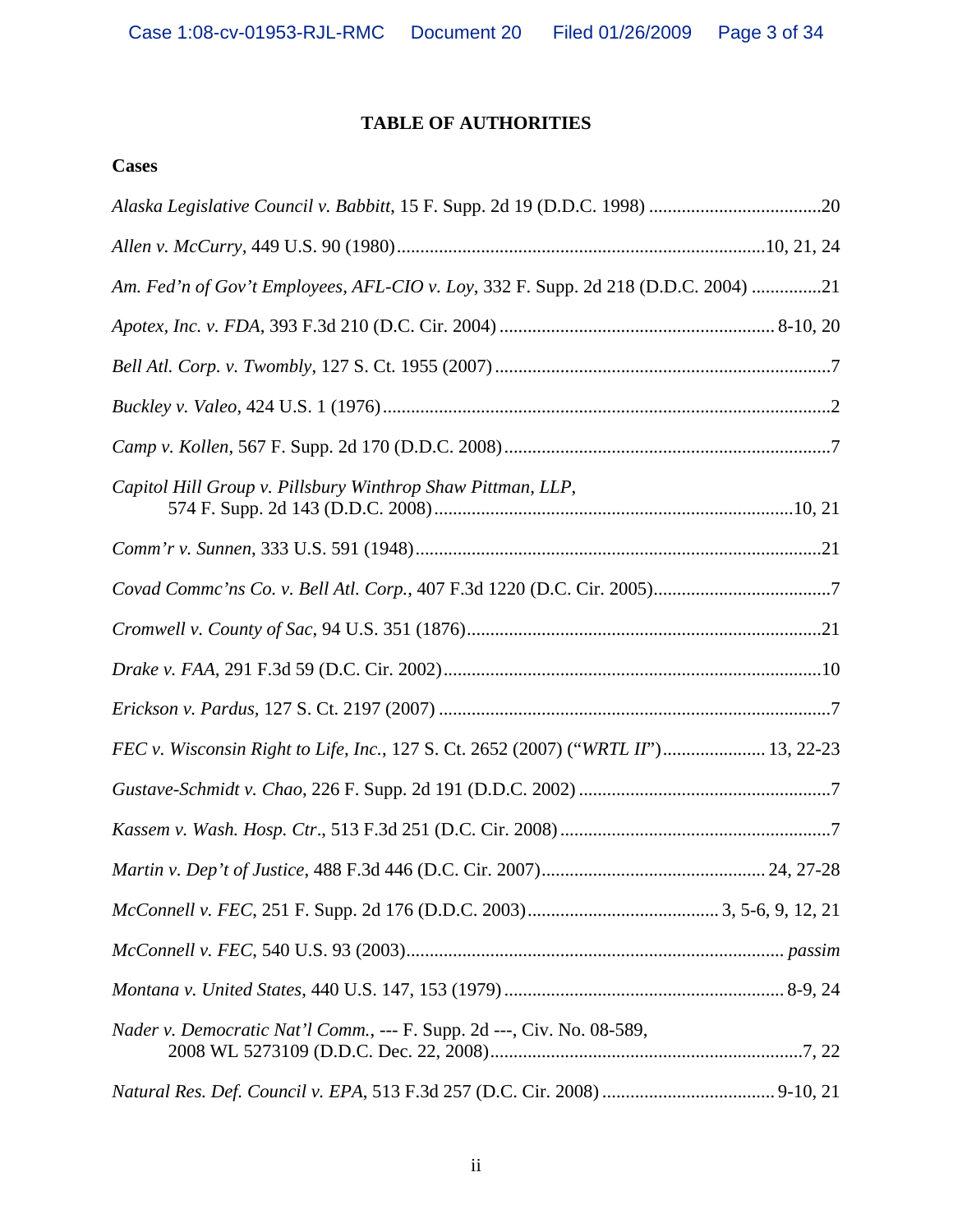| Nuckols v. Fed. Bureau of Prisons, 578 F. Supp. 2d 79 (D.D.C. 2008)  9-10, 20          |  |
|----------------------------------------------------------------------------------------|--|
|                                                                                        |  |
|                                                                                        |  |
|                                                                                        |  |
|                                                                                        |  |
|                                                                                        |  |
| Tembec Inc. v. United States, 570 F. Supp. 2d 137 (D.D.C. 2008) 7, 9-10, 20, 24        |  |
| United States v. Int'l Union United Auto., Aircraft & Agric. Implement Workers of Am., |  |
| Wisconsin Right to Life, Inc. v. FEC, 546 U.S. 410 (2006) ("WRTL I")  23-23            |  |
| Yamaha Corp. of Am. v. United States, 961 F.2d 245 (D.C. Cir. 1992)24, 28              |  |
|                                                                                        |  |
| <b>Statutes and Regulations</b>                                                        |  |
|                                                                                        |  |
|                                                                                        |  |
|                                                                                        |  |
|                                                                                        |  |
|                                                                                        |  |
| $2 U.S.C. § 431(21) \dots 55$                                                          |  |
|                                                                                        |  |
|                                                                                        |  |
|                                                                                        |  |
|                                                                                        |  |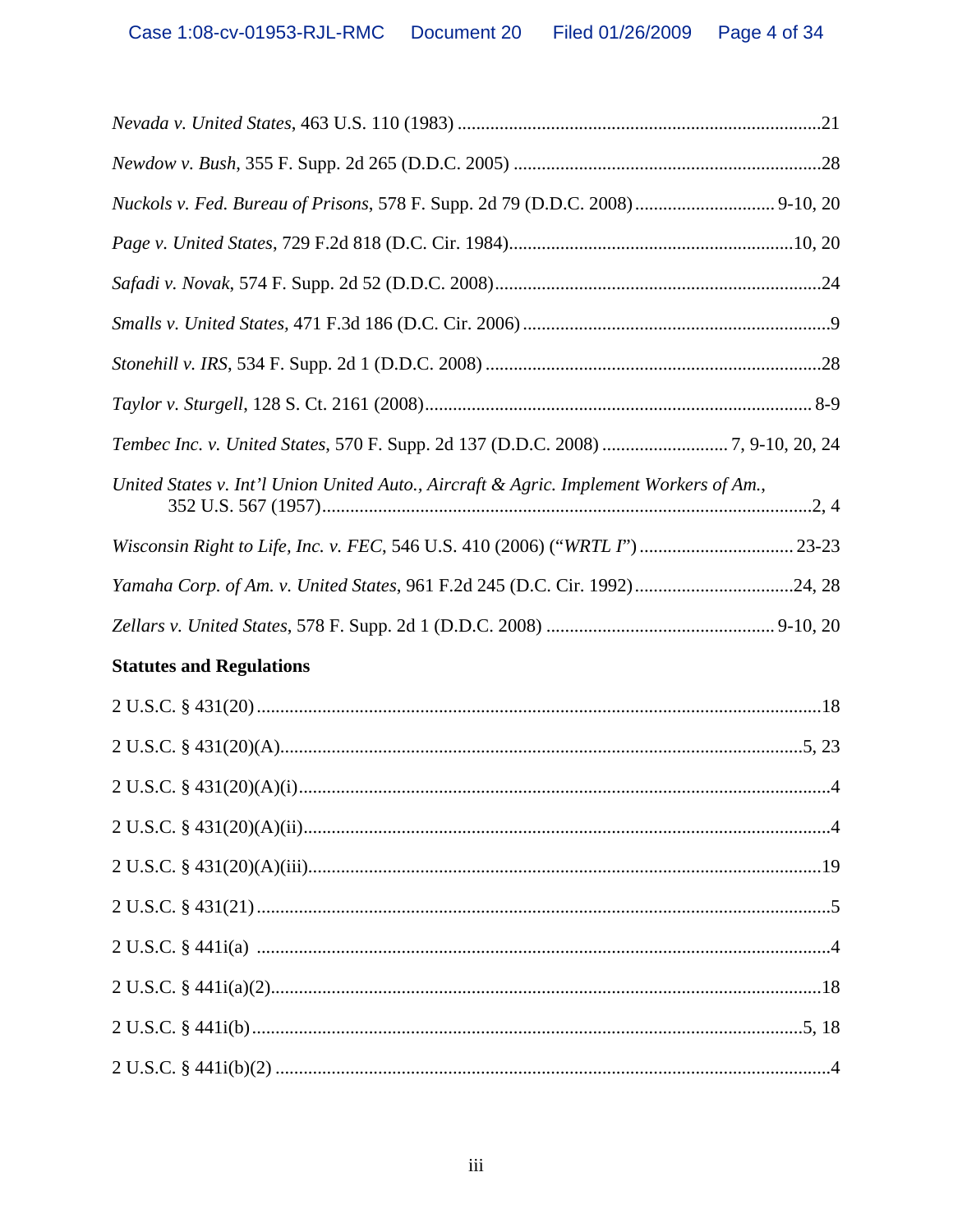| Bipartisan Campaign Reform Act of 2002 ("BCRA"), Pub. L. No. 107-155, 116 Stat. 81 passim |  |  |  |  |
|-------------------------------------------------------------------------------------------|--|--|--|--|
|                                                                                           |  |  |  |  |
|                                                                                           |  |  |  |  |
|                                                                                           |  |  |  |  |
|                                                                                           |  |  |  |  |
|                                                                                           |  |  |  |  |
|                                                                                           |  |  |  |  |
|                                                                                           |  |  |  |  |
|                                                                                           |  |  |  |  |
| <b>Other Authorities</b>                                                                  |  |  |  |  |
| 18 Wright, Miller & Cooper, Federal Practice & Procedure 2d § 4426 (2002) 28              |  |  |  |  |
| FEC, Contribution Limits 2009-2010,                                                       |  |  |  |  |
|                                                                                           |  |  |  |  |
|                                                                                           |  |  |  |  |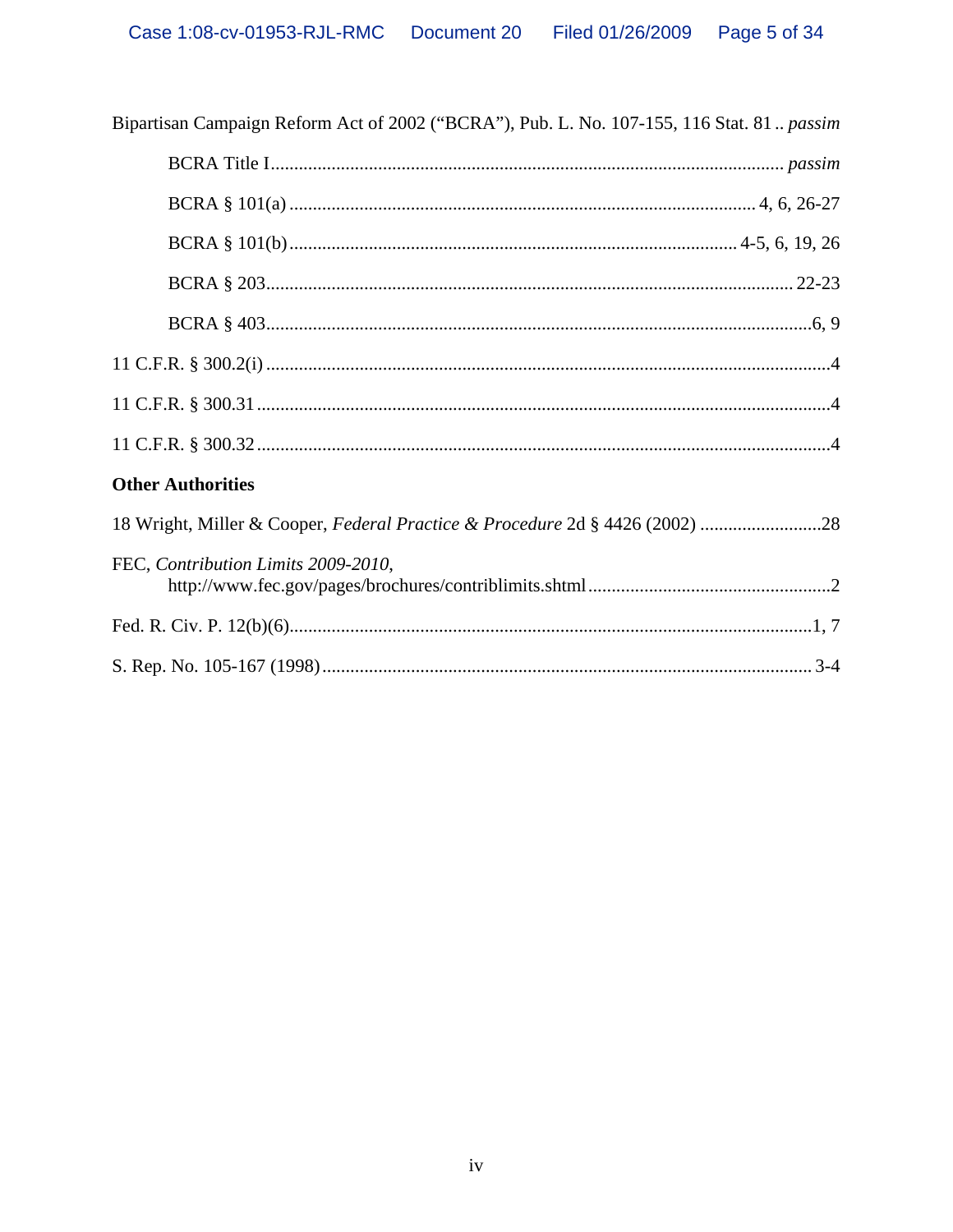## **UNITED STATES DISTRICT COURT FOR THE DISTRICT OF COLUMBIA**

| REPUBLICAN NATIONAL COMMITTEE,<br>et al.,<br>Plaintiffs, |                                  |
|----------------------------------------------------------|----------------------------------|
|                                                          |                                  |
| v.                                                       | Civ. No. 08-1953 (BMK, RJL, RMC) |
| FEDERAL ELECTION COMMISSION,                             | MEMORANDUM IN SUPPORT OF         |
| Defendant.                                               | <b>MOTION TO DISMISS</b>         |
|                                                          |                                  |

\_\_\_\_\_\_\_\_\_\_\_\_\_\_\_\_\_\_\_\_\_\_\_\_\_\_\_\_\_\_\_\_\_\_\_\_\_\_\_

## **DEFENDANT FEDERAL ELECTION COMMISSION'S MEMORANDUM IN SUPPORT OF MOTION TO DISMISS**

Defendant Federal Election Commission ("Commission") hereby submits this memorandum in support of its motion to dismiss this action in its entirety pursuant to Rule 12(b)(6) of the Federal Rules of Civil Procedure. In *McConnell v. FEC*, 540 U.S. 93 (2003), the Republican National Committee ("RNC"), Robert M. (Mike) Duncan, and the California Republican Party ("CRP") asserted, argued, and lost causes of action that encompass those that they now assert here, and these Plaintiffs are therefore barred by *res judicata* from attempting to relitigate their claims. Plaintiff Republican Party of San Diego County ("RPSD"), although not a party to *McConnell*, premises its claims on legal grounds that the Supreme Court rejected in that case as a matter of law. Accordingly, Plaintiffs' complaint should be dismissed in its entirety for failure to state a claim on which relief can be granted.

### **I. STATUTORY AND PROCEDURAL BACKGROUND**

### **A. The Bipartisan Campaign Reform Act of 2002**

In 1907, Congress prohibited corporations from making any monetary contribution in connection with any federal election. *McConnell*, 540 U.S. at 115. Over the years, Congress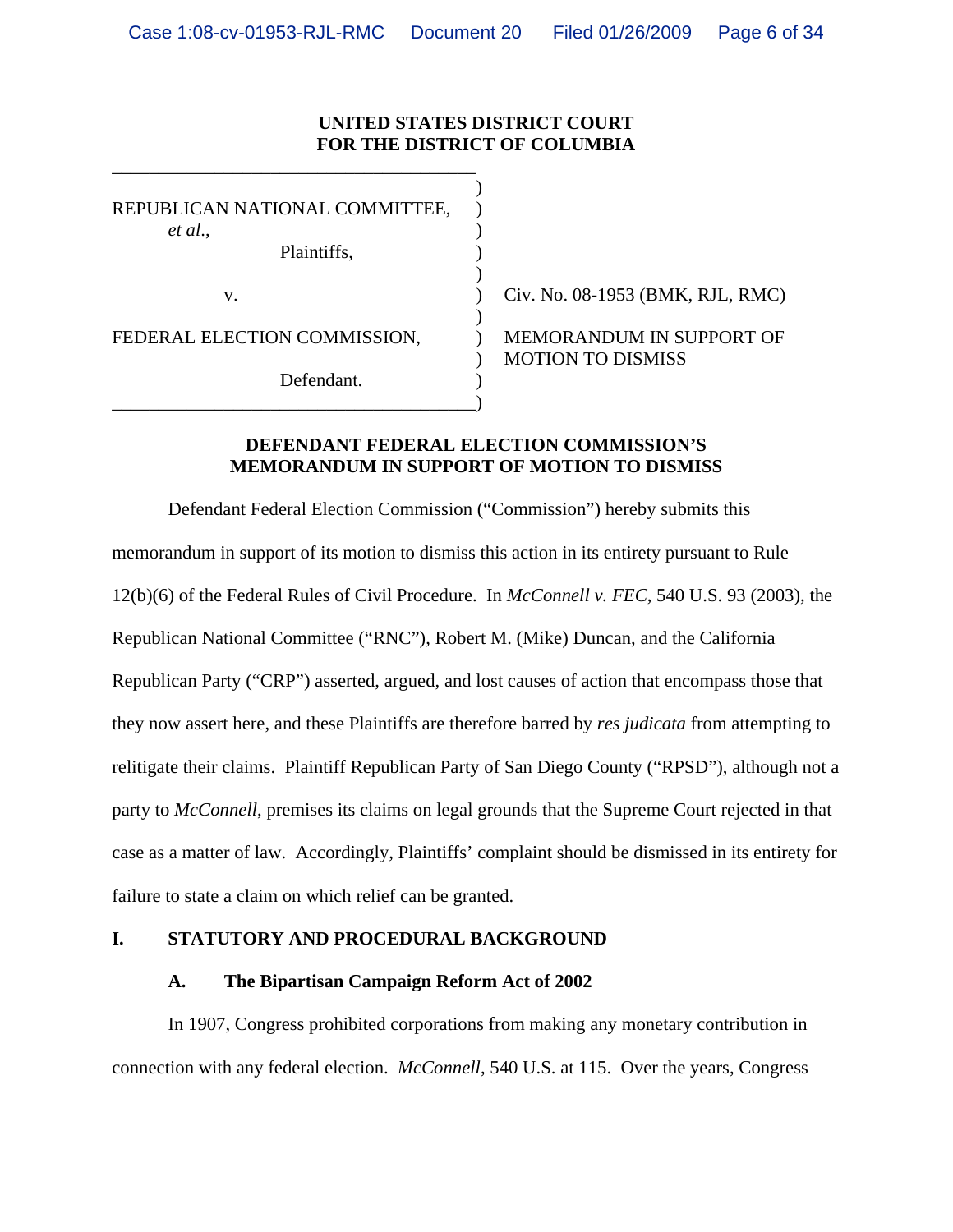gradually refined the manner in which it responded to concerns about the "'political potentialities of wealth'" and their "'untoward consequences for the democratic process,'" *id.* at 116 (quoting *United States v. Int'l Union United Auto., Aircraft & Agric. Implement Workers of Am.*, 352 U.S. 567, 577-78 (1957)), first by extending the definition of "contribution" to include "anything of value," *id*., and then by extending the limit to encompass labor unions. *Id*. at 116-17. Even these expanded provisions, however, "did not deter unseemly fundraising and campaign practices. Evidence of those practices persuaded Congress to enact the Federal Election Campaign Act ["FECA"] Amendments of 1974." *Id*. at 118. The 1974 Amendments, *inter alia*, limited individuals to contributing \$1,000 per election per candidate and an aggregate of \$25,000 each year. *See Buckley v. Valeo*, 424 U.S. 1, 7 (1976). The constitutionality of these limits was upheld in *Buckley*. *See id.* at  $12-38$ <sup>1</sup>

FECA's "source-and-amount limitations" refer to, *inter alia*, the prohibition on corporate and labor union contributions and the dollar limits on individual contributions. *See McConnell*, 540 U.S. at 122. Funds raised pursuant to the source-and-amount limitations are known as "federal funds" or "hard money," while funds raised outside these limitations — *i.e.*, funds raised from corporate or union sources or in excess of the contribution limits — are known as "nonfederal funds" or "soft money."

Although FECA prohibited any donation of soft money for the purpose of influencing any federal election, "[d]onations made solely for the purpose of influencing state or local elections [were] . . . unaffected by FECA's requirements and prohibitions." *McConnell*, 540 U.S. at 122. The question that arose under this statutory scheme, therefore, was how to treat

 $\frac{1}{1}$  As of the 2009-2010 election cycle, the individual contribution limits had been raised to \$2,400 per election per candidate, \$30,400 per national party per year, and \$115,500 in the aggregate for the two-year election cycle. *See* FEC, *Contribution Limits 2009-2010*, http://www.fec.gov/pages/brochures/contriblimits.shtml (last visited Jan. 26, 2009).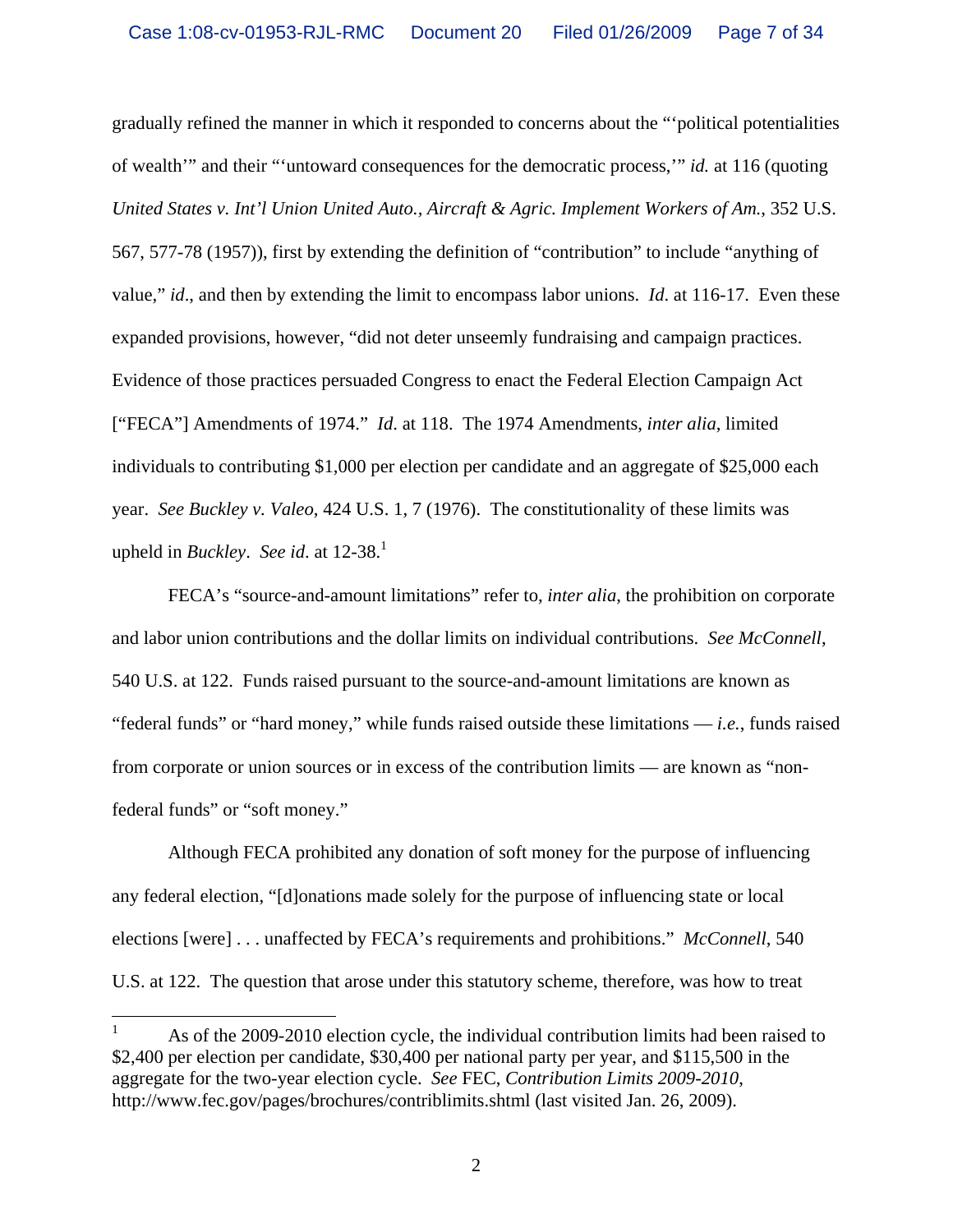donations to entities, such as national political parties, that engage in both federal and nonfederal activity. From 1977 to 1995, the Commission promulgated a series of regulations permitting the national political parties and their state affiliates to "fund mixed-purpose activities — including get-out-the-vote drives and generic party advertising — in part with soft money." *McConnell*, 540 U.S. at 123; *McConnell v. FEC*, 251 F. Supp. 2d 176, 196-99 (D.D.C. 2003) (discussing Commission's regulations). Pursuant to these "allocation" regulations, political parties accumulated and transferred hundreds of millions of soft-money dollars from their national organizations to their state and local affiliates, which were subject to more favorable allocation rules. *See McConnell*, 540 U.S. at 124. The national parties also spent hundreds of millions of soft-money dollars themselves — including \$498 million in the 2000 election cycle alone — on putatively mixed-use activities, such as "legislative advocacy media advertisements." *Id*. at 123-24 (quoting FEC Advisory Op. 1995-25). Federal candidates, although prohibited by law from receiving soft money, directly solicited soft-money donations to their own national and state parties, and these candidates provided lucrative benefits and access to the highest government officials in exchange for the largest donations. *Id*. at 125, 130-31. All of this soft money, by definition, was donated either by a corporation, by a labor union, or by an individual who had exceeded his or her contribution limit. "The solicitation, transfer, and use of soft money thus enabled parties and candidates to circumvent FECA's limitations on the source and amount of contributions in connection with federal elections." *Id*. at 126.

In 1998, after an extensive investigation, the Senate Committee on Governmental Affairs issued a report detailing the influence that soft money had come to wield in the electoral process. *Id.* at 129; S. Rep. No. 105-167 (1998). The report concluded that the parties' ability to solicit and spend soft money, particularly on "issue advertising designed to influence federal elections,"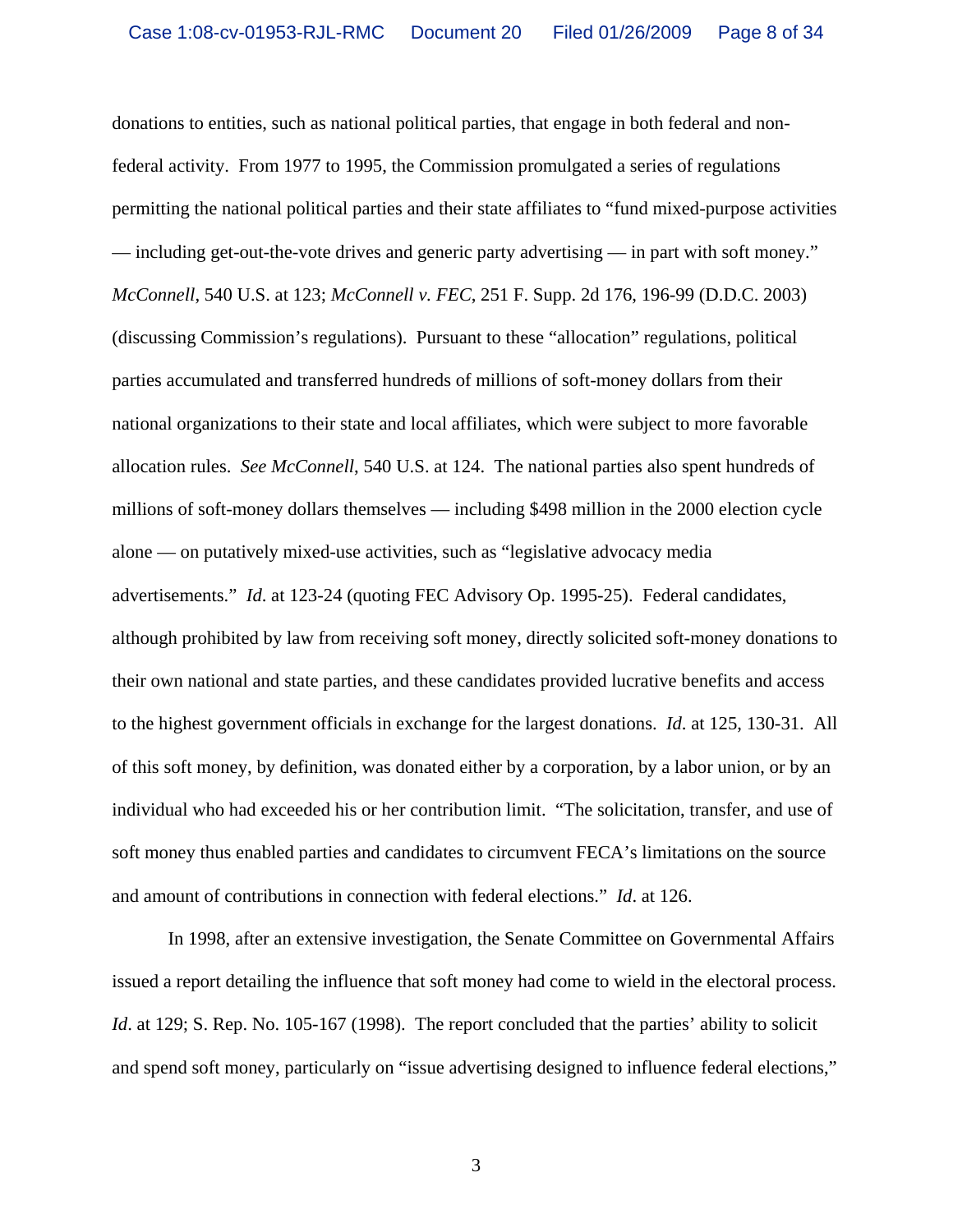had decimated FECA's source-and-amount limitations. *See McConnell*, 540 U.S. at 129-32. The report also noted that state and local parties had played a crucial role in the soft-money process, as the national parties had made a practice of transferring funds to the state and local parties to conduct putatively non-federal activities "'that in fact ultimately benefit[ed] federal candidates.'" *Id*. at 131 (quoting S. Rep. 105-167 at 4466 (alteration in original)). In sum, the national, state, and local political parties, as well as federal candidates themselves, had all become players in a system that was designed to evade FECA's contribution limits and that bestowed on large and corporate donors the corrupting influence of which FECA was intended to deprive them.

In response to the conduct detailed in the Senate report and similar conduct that continued in relation to subsequent elections, Congress passed and the President signed the Bipartisan Campaign Reform Act of 2002 ("BCRA"), Pub. L. No. 107-155, 116 Stat. 81. BCRA is "the most recent federal enactment designed 'to purge national politics of . . . the pernicious influence of "big money" campaign contributions.'" *McConnell*, 540 U.S. at 115 (quoting *United Auto. Workers*, 352 U.S. at 572). Title I of BCRA, entitled "Reduction of Special Interest Influence," closed the soft-money loophole. Specifically, BCRA section 101(a) prohibited national political parties and their officers from soliciting, receiving, or disbursing soft money. BCRA § 101(a) (codified at 2 U.S.C. § 441i(a)); *McConnell*, 540 U.S. at 133 ("[Section 101(a)] takes national parties out of the soft-money business."). With one notable exception,  $2^2$  BCRA

 $\frac{1}{2}$  In the "Levin Amendment," Congress provided an exception to the requirement that state, district, and local party committees spend only federal funds for certain "Federal election activity." *See McConnell*, 540 U.S. at 162-64; 2 U.S.C. § 441i(b)(2); 11 C.F.R. §§ 300.2(i), 300.31, 300.32. Under the Amendment, the federal election activity described in 2 U.S.C.  $§$  431(20)(A)(i) & (ii) can be financed by state and local party committees with either federal funds or a combination of federal and "Levin funds." Individuals can donate as much as \$10,000 per year in Levin funds to a state or local political party.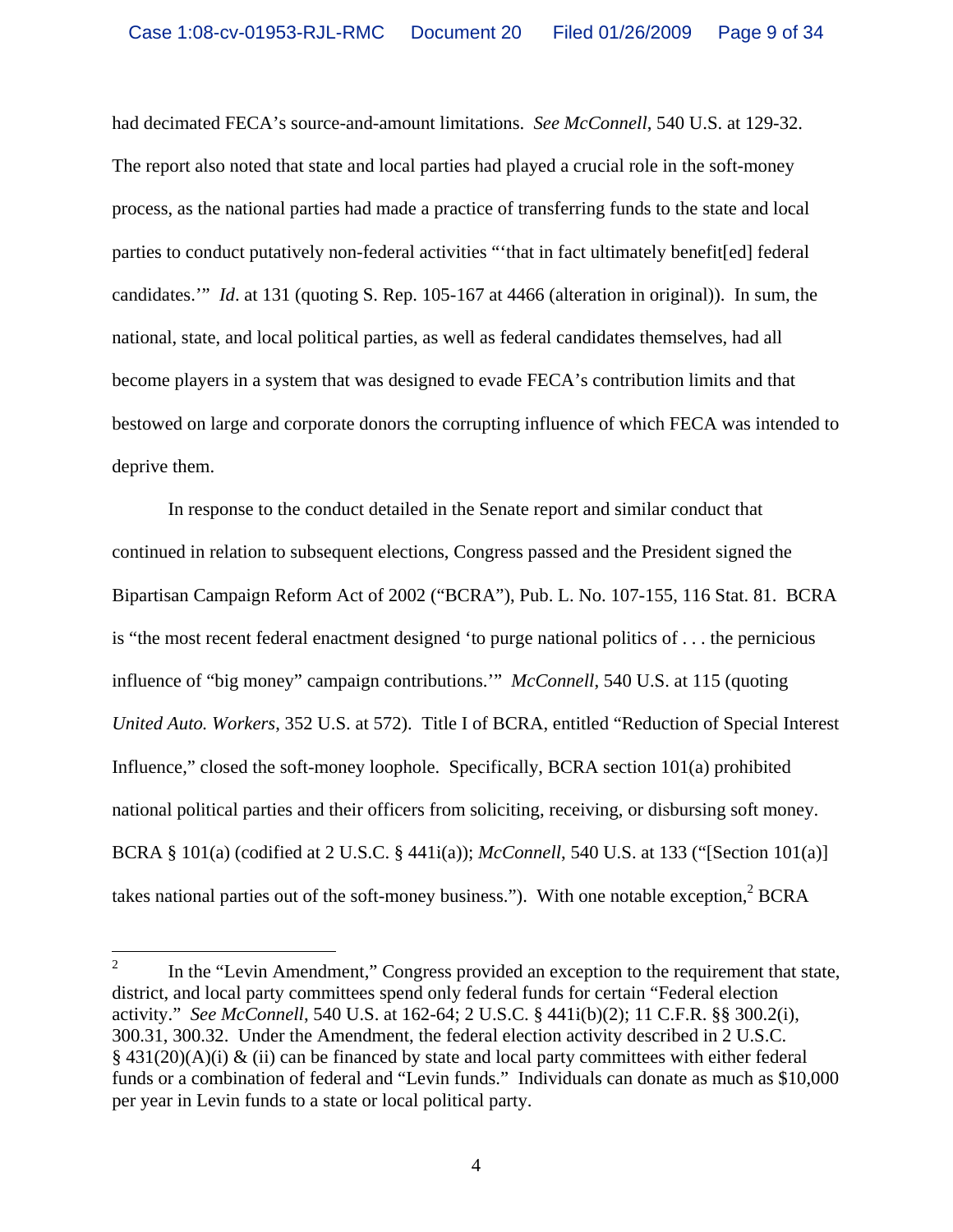section 101(b) also prohibited state and local parties from receiving soft money for "federal

election activity." 2 U.S.C. § 441i(b).

Federal election activity, in relevant part, was defined as:

- (i) voter registration activity during the period  $\dots$  120 days before  $\dots$ a regularly scheduled Federal election . . . ;
- (ii) voter identification, get-out-the-vote activity, or generic campaign activity<sup>3</sup> conducted in connection with an election in which a candidate for Federal office appears on the ballot (regardless of whether a candidate for State or local office also appears on the ballot); [or]
- (iii) a public communication that refers to a clearly identified candidate for Federal office . . . and that promotes or supports . . . or attacks or opposes a candidate for that office (regardless of whether the communication expressly advocates a vote for or against a candidate) . . . .

2 U.S.C. §  $431(20)(A)(i)$ -(iii). Through these provisions, BCRA eliminated the receipt of soft money by national political party committees and the receipt of soft money by state and local parties for federal election activity. State and local parties remain free to receive funds under applicable state and local law for all other activities, and all political parties remain free to spend an unlimited amount of hard money for any activity.

## **B.** *McConnell v. FEC*

Immediately after BCRA was passed, eleven complaints challenging the Act's

constitutionality were filed in this Court. One such complaint was *Republican National* 

*Committee v. FEC*, which named as plaintiffs the RNC, Mike Duncan, and several state and local

party affiliates. *Republican Nat'l Comm. v. FEC*, Compl., Civ. No. 02-874 (D.D.C. filed May 7,

2002) (appended hereto as Exhibit 1); *see also McConnell*, 251 F. Supp. 2d at 220, 225. Another

 3 "Generic campaign activity" is "campaign activity that promotes a political party and does not promote a candidate or non-Federal candidate." 2 U.S.C. § 431(21).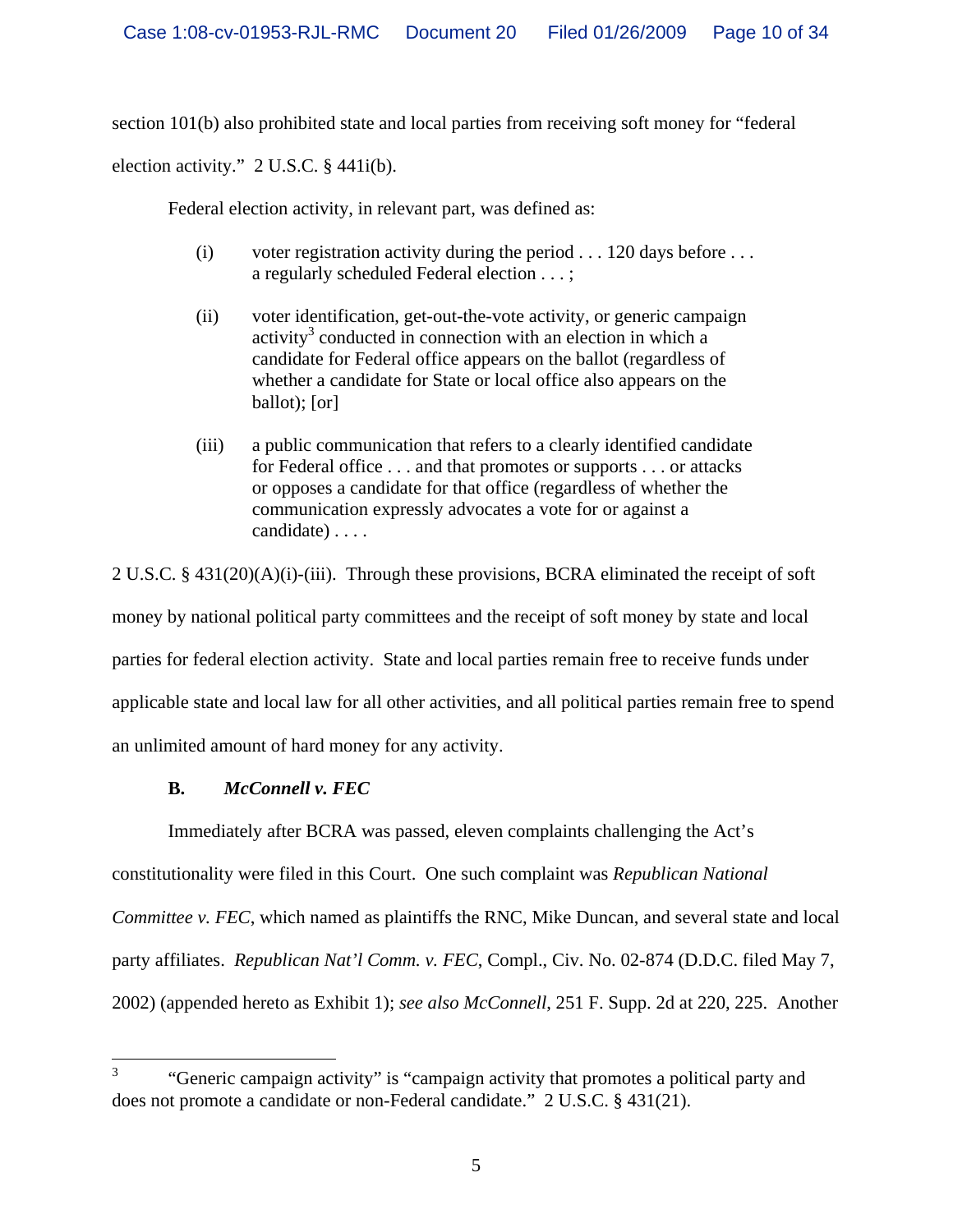complaint was filed jointly by the CRP and the California Democratic Party. *Cal. Democratic Party v. FEC*, Compl., Civ. No. 02-875 (D.D.C. filed May 7, 2002) (appended hereto as Exhibit 2); *see also McConnell*, 251 F. Supp. 2d at 220, 225. Together, the complaints challenged, *inter alia*, the constitutionality of BCRA Title I's prohibition on federal parties' receipt of soft money and state parties' receipt of soft money to engage in federal election activity. *See infra* Part II.B.1.

 All of the BCRA complaints were consolidated before this Court with *McConnell v. FEC*, Civ. No. 02-582 (D.D.C.). After expedited discovery, all parties filed cross motions for judgment. *See infra* Part II.B. In their respective briefs, the RNC, Duncan, and the CRP argued that Title I unconstitutionally limited the national and local parties' ability to engage in activities that were not intended to influence federal elections. *Id*. On May 1, 2003, this Court issued an opinion that, in large part, agreed with the plaintiffs and struck down much of BCRA Title I as unconstitutional. *See McConnell*, 251 F. Supp. 2d at 184, 187 (summarizing holdings). Specifically, this Court held that the soft-money provisions in BCRA subsections 101(a) and 101(b) were unconstitutional in all respects, except for the prohibition on national or state parties' receipt of soft money for "public communications," as described in subparagraph (iii) of the definition of federal election activity. *See id*.

On direct appeal to the Supreme Court pursuant to BCRA section 403, the RNC, Duncan, and the CRP argued in favor of upholding the district court's rulings striking down Title I in light of the parties' receipt and disbursement of soft money for putatively non-federal activities. *See infra* Part II.B. The Supreme Court, however, rejected the plaintiffs' argument, reversed the district court, and upheld BCRA Title I in its entirety. *See McConnell*, 540 U.S. at 188-89. The Court held that BCRA section 101(a) was constitutional because "there [was] substantial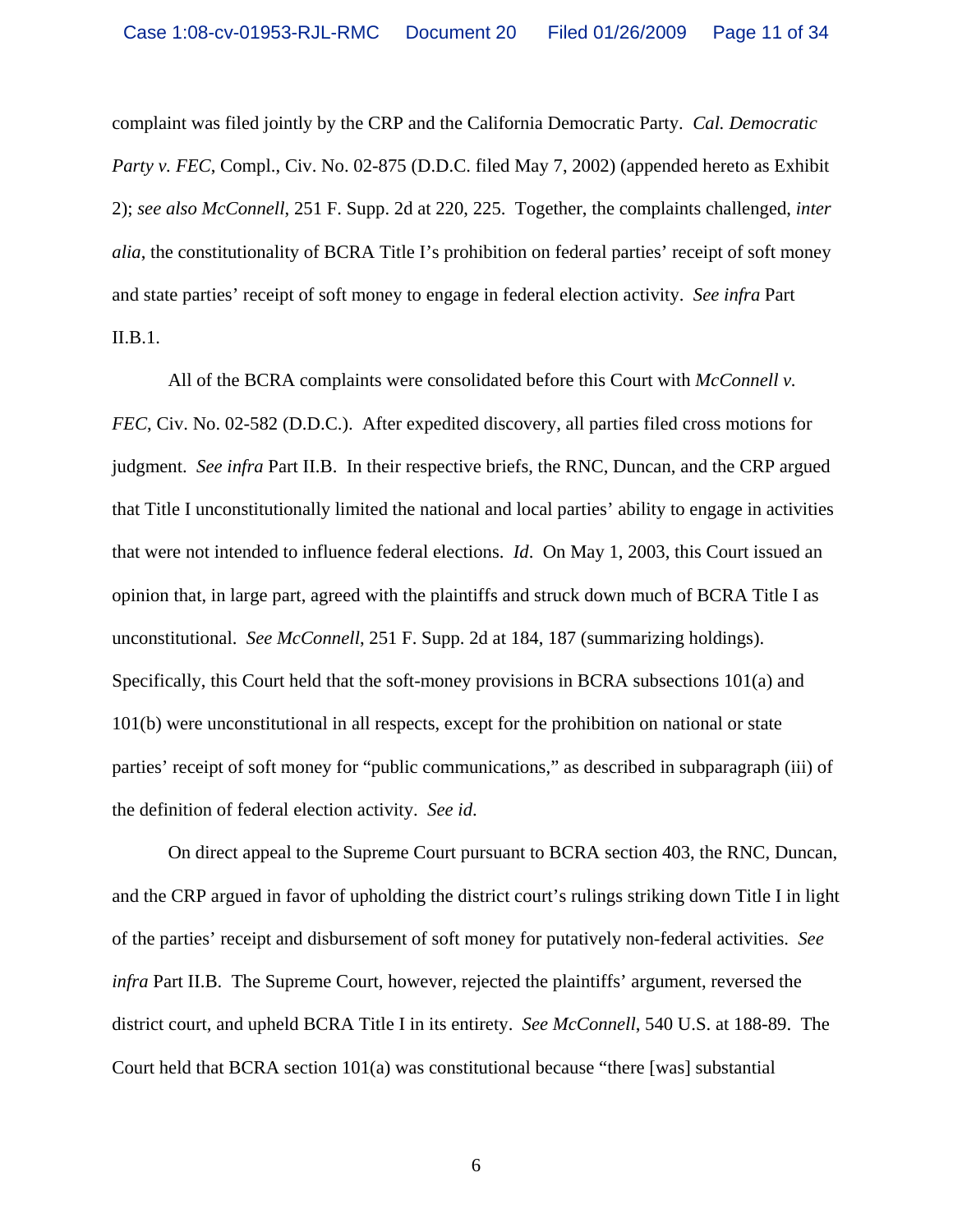evidence to support Congress' determination that large soft-money contributions to national political parties give rise to corruption and the appearance of corruption," *id*. at 154, and that the state and local party limits were also "closely drawn to match the important governmental interests of preventing corruption and the appearance of corruption," *id*. at 173. *See infra* Part II.B.

### **II. ARGUMENT**

#### **A. Standard of Review**

Dismissal of a complaint is appropriate where, accepting the complaint as true and drawing all reasonable inferences in the plaintiff's favor, the complaint fails as a matter of law to state a claim on which relief can be granted. Fed. R. Civ. P. 12(b)(6); *Bell Atl. Corp. v. Twombly*, 127 S. Ct. 1955, 1966 (2007) (holding dismissal appropriate "when the allegations in a complaint, however true, could not raise a claim of entitlement to relief"); *Kassem v. Wash. Hosp. Ctr*., 513 F.3d 251, 253 (D.C. Cir. 2008) (citing *Erickson v. Pardus,* 127 S. Ct. 2197, 2200 (2007)). In deciding a motion to dismiss, the court may consider the complaint itself and "'matters about which the Court may take judicial notice."" *Camp v. Kollen*, 567 F. Supp. 2d 170, 172 (D.D.C. 2008) (quoting *Gustave-Schmidt v. Chao*, 226 F. Supp. 2d 191, 196 (D.D.C. 2002)). Matters appropriate for judicial notice include complaints, filings, and decisions in prior court proceedings. *See Covad Commc'ns Co. v. Bell Atl. Corp.*, 407 F.3d 1220, 1222 (D.C. Cir. 2005) (taking judicial notice of prior proceedings); *see also Tembec Inc. v. United States*, 570 F. Supp. 2d 137, 138-42 (D.D.C. 2008) (examining filings and judgment in prior action in granting motion to dismiss for *res judicata*); *Camp*, 567 F. Supp. 2d at 172-74 & n.2 (same); *Nader v. Democratic Nat'l Comm.*, --- F. Supp. 2d ---, Civ. No. 08-589, 2008 WL 5273109, at \*5 (D.D.C. Dec. 22, 2008) (holding that *res judicata* arguments are properly raised in Rule 12(b)(6) motion).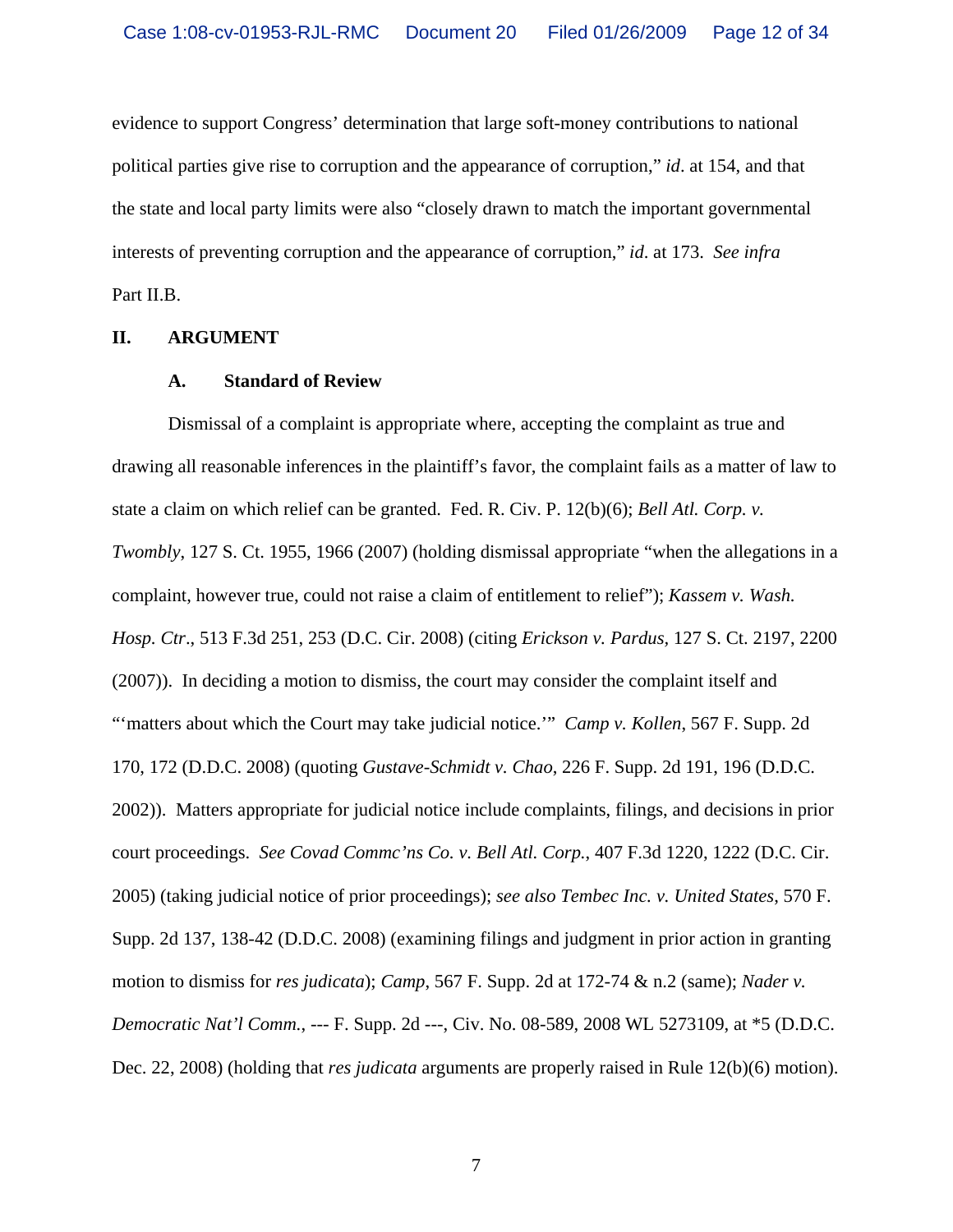### **B. The Claims of the RNC, Duncan, and the CRP Are Barred by** *Res Judicata*

*Res judicata* encompasses two distinct doctrines: (1) claim preclusion, which bars a party from asserting a cause of action that it litigated or could have litigated in a prior action; and (2) issue preclusion, which bars a party from challenging specific findings of fact or law that were actually litigated and judicially decided in a prior matter. *See Taylor v. Sturgell*, 128 S. Ct. 2161, 2171 & n.5 (2008). "Application of both doctrines is central to the purpose for which civil courts have been established, the conclusive resolution of disputes within their jurisdictions." *Montana v. United States*, 440 U.S. 147, 153 (1979). As discussed below, each form of *res judicata* applies in this case. Claim preclusion forecloses this action as to the RNC, Duncan, and the CRP because these plaintiffs raised in *McConnell* the precise claims they now assert here, *i.e.*, that BCRA's prohibition on using soft money is unconstitutional in light of the parties' allegedly non-federal activities. And issue preclusion forecloses this action because *McConnell* explicitly rejected Plaintiffs' legal assertion that BCRA's soft-money contribution restriction was unconstitutional in relation to certain disbursements for non-federal elections. Because *McConnell* rejected this argument as a matter of law — holding instead that BCRA Title I was constitutional as a *contribution* limit regardless of the ultimate *disbursement* of the prohibited funds — and because the entirety of the instant action is premised on this rejected contention, Plaintiffs' allegations regarding the effect of Title I on Plaintiffs' non-federal activities fail to state a claim on which relief can be granted.

### **1. Claim Preclusion: The Claims of the RNC, Duncan, and the CRP Were Decided in** *McConnell*

The doctrine of claim preclusion "holds that a judgment on the merits in a prior suit bars a second suit involving identical parties or their privies based on the same cause of action." *Apotex, Inc. v. FDA*, 393 F.3d 210, 217 (D.C. Cir. 2004); *see also Montana*, 440 U.S. at 153.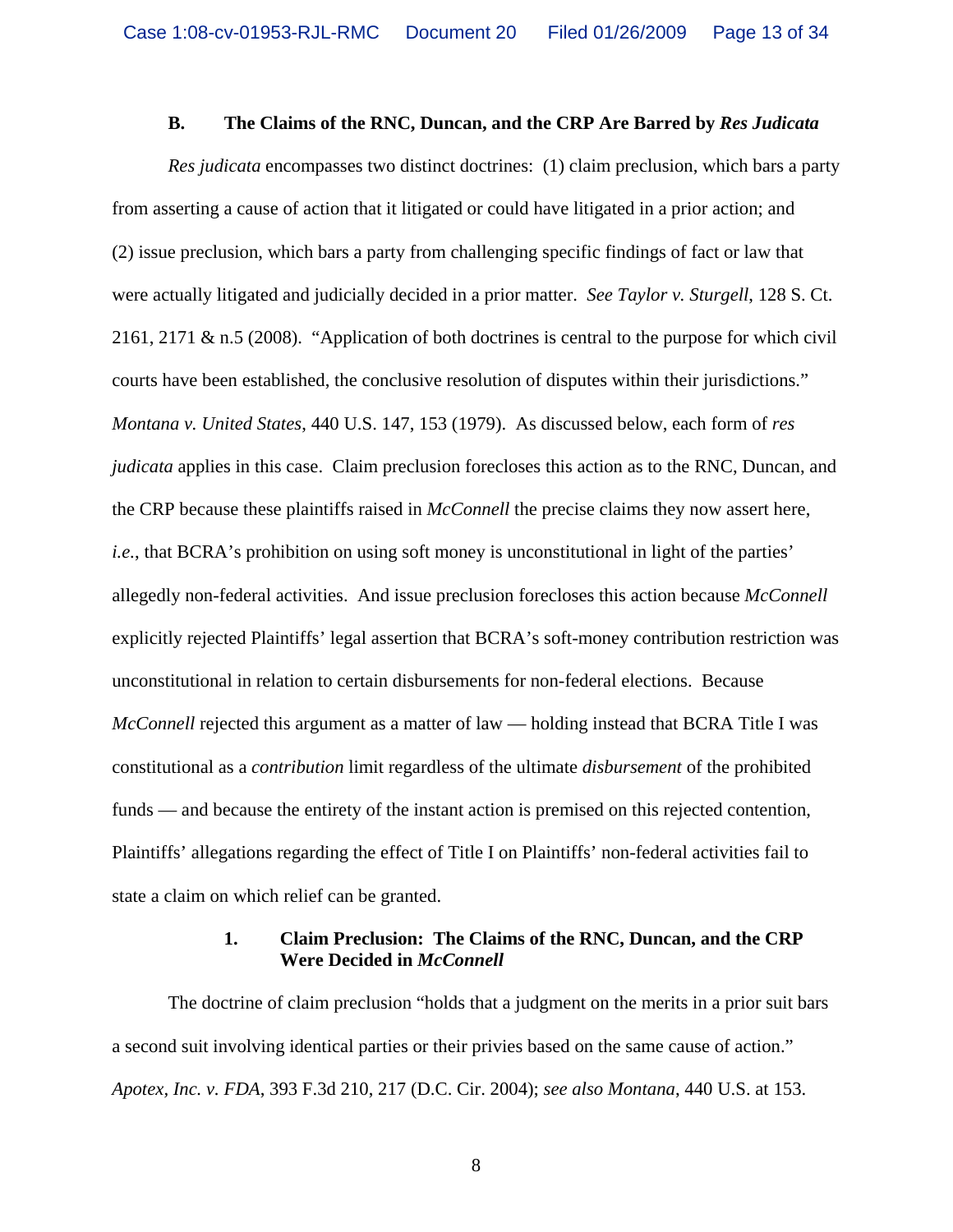"To preclude parties from contesting matters that they have had a full and fair opportunity to litigate protects their adversaries from the expense and vexation attending multiple lawsuits, conserves judicial resources, and fosters reliance on judicial action by minimizing the possibility of inconsistent decisions." *Montana*, 440 U.S. at 153-54; *see also Apotex*, 393 F.3d at 217 (quoting *Montana*). Under the D.C. Circuit's test for determinations of claim preclusion, a claim is precluded "'if there has been prior litigation (1) involving the same claims or cause of action, (2) between the same parties or their privies, and (3) there has been a final, valid judgment on the merits, (4) by a court of competent jurisdiction.'" *Natural Res. Def. Council v. EPA*, 513 F.3d 257, 260 (D.C. Cir. 2008) (quoting *Smalls v. United States,* 471 F.3d 186, 192 (D.C. Cir. 2006)); *see also Nuckols v. Fed. Bureau of Prisons*, 578 F. Supp. 2d 79, 83 (D.D.C. 2008); *Tembec*, 570 F. Supp. 2d at 140-41. If this test is met, claim preclusion "extinguishes all rights of the plaintiff to remedies against the defendant with respect to all or any part of the transaction, or series of connected transactions, out of which the action arose." *Zellars v. United States*, 578 F. Supp. 2d 1, 3 (D.D.C. 2008) (internal quotation marks omitted).

As to the latter three prongs of the claim preclusion test, there does not appear to be any dispute between the parties. The RNC, Duncan, and the CRP were plaintiffs in *McConnell*, and the Commission was a defendant in that suit.<sup>4</sup> Jurisdiction was proper in this Court and the Supreme Court under BCRA section 403(a)(1),(3), *see McConnell*, 540 U.S. at 133; *McConnell*, 251 F. Supp. 2d at 239, and the case was decided on its merits. Thus, the only possible dispute

 $\overline{a}$ 

<sup>4</sup> The RPSD's relationship with the CRP and the RNC may be such that the RPSD is in privity with either or both of them for purposes of *res judicata*. *See Taylor*, 128 S. Ct. at 2172-73 (discussing grounds for applying *res judicata* to litigant that was not party to prior proceedings). Demonstrating this relationship, however, arguably requires the submission of extrinsic evidence inappropriate for a motion to dismiss; thus, for purposes of the instant motion only, the Commission does not argue that *McConnell* is *res judicata* as to the RPSD.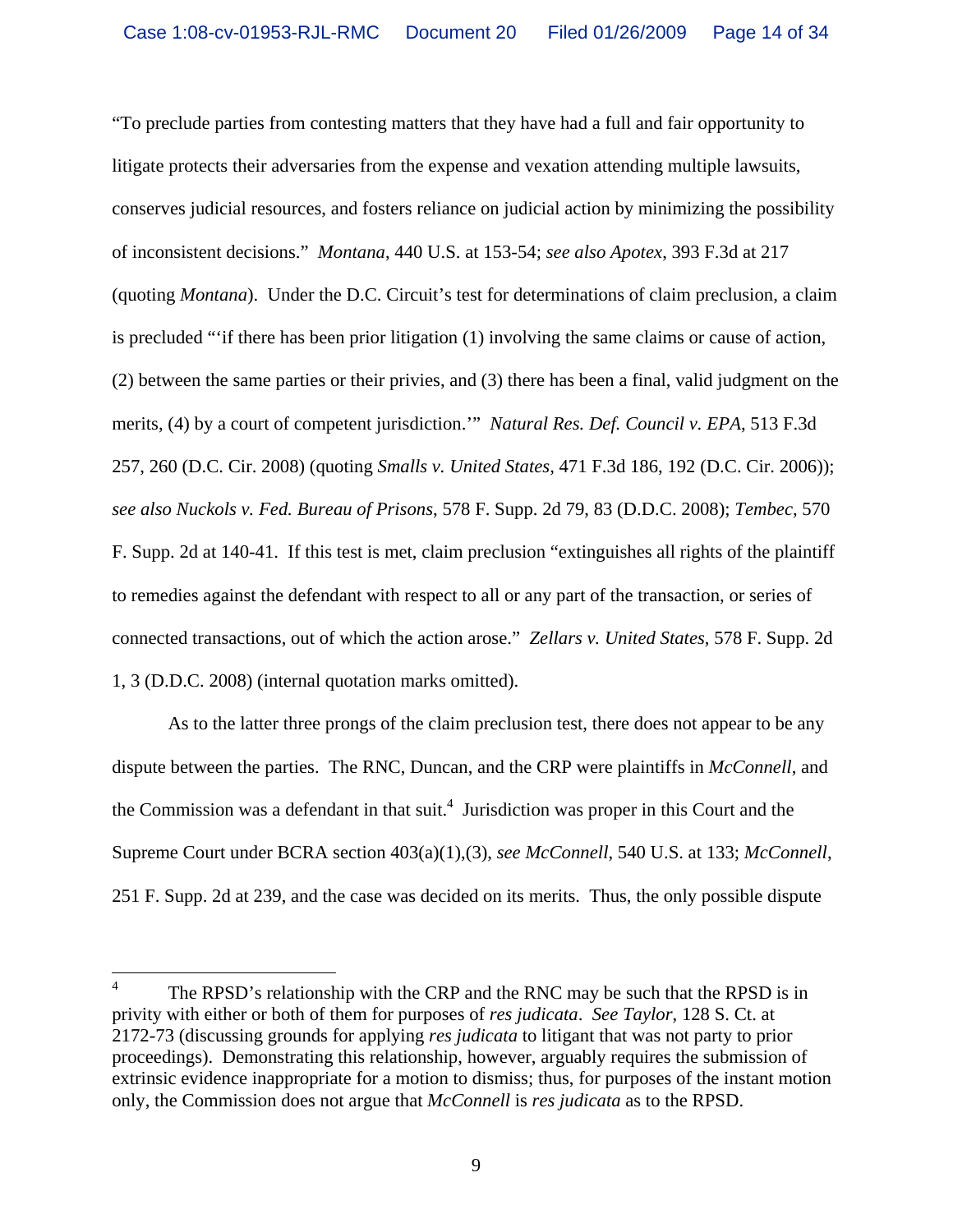regarding claim preclusion is whether Plaintiffs' current claims are the same as the claims asserted in *McConnell*. They are.

"Whether two cases implicate the same cause of action turns on whether they share the same 'nucleus of facts.'" *Apotex*, 393 F.3d at 217 (quoting *Drake v. FAA,* 291 F.3d 59, 66 (D.C. Cir. 2002)); *see also Natural Res. Def. Council*, 513 F.3d at 261 (quoting *Apotex*). Given a single "nucleus of facts," claim preclusion prohibits a plaintiff from engaging in piecemeal litigation by offering one legal rationale in a first lawsuit, losing that claim, and then offering a new rationale on the same set of facts in a later suit: "[I]t is the facts surrounding the transaction or occurrence which operate to constitute the cause of action, not the legal theory upon which a litigant relies." *Page v. United States*, 729 F.2d 818, 820 (D.C. Cir. 1984) (internal quotations omitted); *Nuckols*, 578 F. Supp. 2d at 82 (quoting *Page*); *Zellars*, 578 F. Supp. 2d at 3-4; *see Tembec*, 570 F. Supp. 2d at 141. Stated differently, a plaintiff is precluded from relitigating not only the legal claims it specifically raised in the earlier action, but also those claims that the plaintiff "could have" litigated — but chose not to — based on the same set of facts. *Allen v. McCurry,* 449 U.S. 90, 94 (1980) ("[A] final judgment on the merits of an action precludes the parties or their privies from relitigating issues that were or could have been raised in that action."); *Natural Res. Def. Council*, 513 F.3d at 261; *Apotex*, 393 F.3d at 218; *Zellars*, 578 F. Supp. 2d at 4; *Capitol Hill Group v. Pillsbury Winthrop Shaw Pittman, LLP*, 574 F. Supp. 2d 143, 149 (D.D.C. 2008). A plaintiff that loses a challenge to a particular governmental action is therefore precluded from challenging that same action in a later suit, even if the plaintiff presents a different legal theory in the second suit. *See Natural Res. Def. Council*, 513 F.3d at 261 (holding challenge precluded despite plaintiff's offering new legal rationale in second suit); *Apotex*, 393 F.3d at 217-18 (same).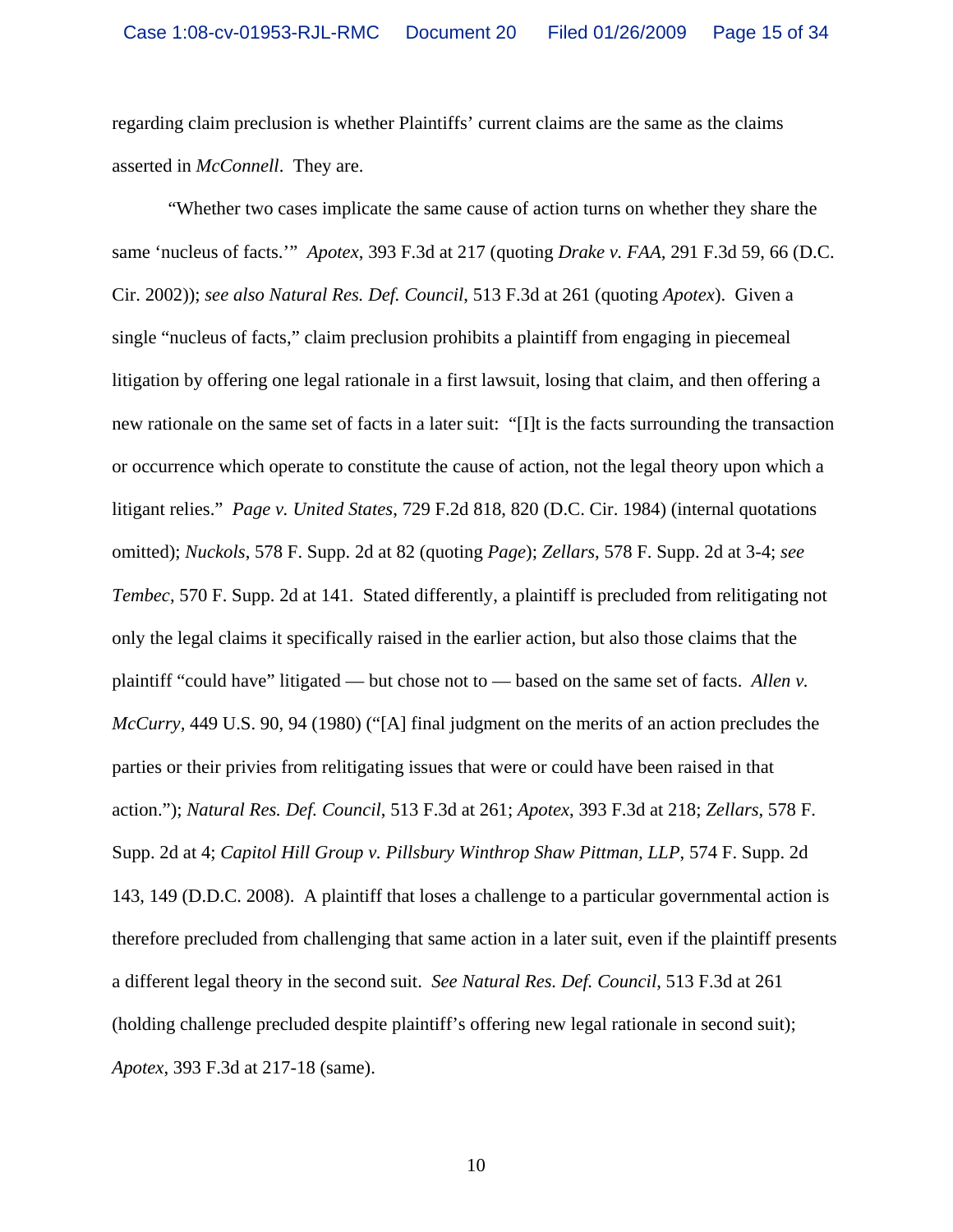In the current action, the parties who were plaintiffs in *McConnell* allege that BCRA

Title I is unconstitutional in relation to:

- (1) the RNC's and Duncan's plans to solicit and receive soft money to
	- (a) support state candidates (Compl. ¶¶ 16-17, 20, 22, 29-34, 41-42 (Counts 1, 2, and 5));
	- (b) "support the redistricting efforts of various states['] Republican parties" (Compl. ¶ 18, 22, 35-37 (Count 3));
	- (c) "support grassroots lobbying efforts for federal legislation and issues" (Compl. ¶ 19, 22, 38-40 (Count 4));
	- (d) "pay[ ] the expenses and fees attributable to this case" (Compl. ¶ 21-22, 43-45 (Count 6));
- (2) Duncan's plan to solicit direct soft-money donations to state candidates and parties (Compl. ¶ 22, 46-48 (Count 7)); and
- (3) the CRP's plan to receive soft money for activities that the CRP alleges may constitute "federal election activity," specifically:
	- (a) "public communications" that "will 'attack' or 'oppose' federal candidates" in the context of state ballot initiatives (Compl. ¶¶ 23-24, 49-51 (Count 8)); and
	- (b) "voter registration, voter identification, and get-out-the-vote activities, as well as 'generic campaign activity,' in future elections where both state and federal candidates appear on the ballot" (Compl. ¶¶ 25, 52-54 (Count 9) (internal citation omitted)).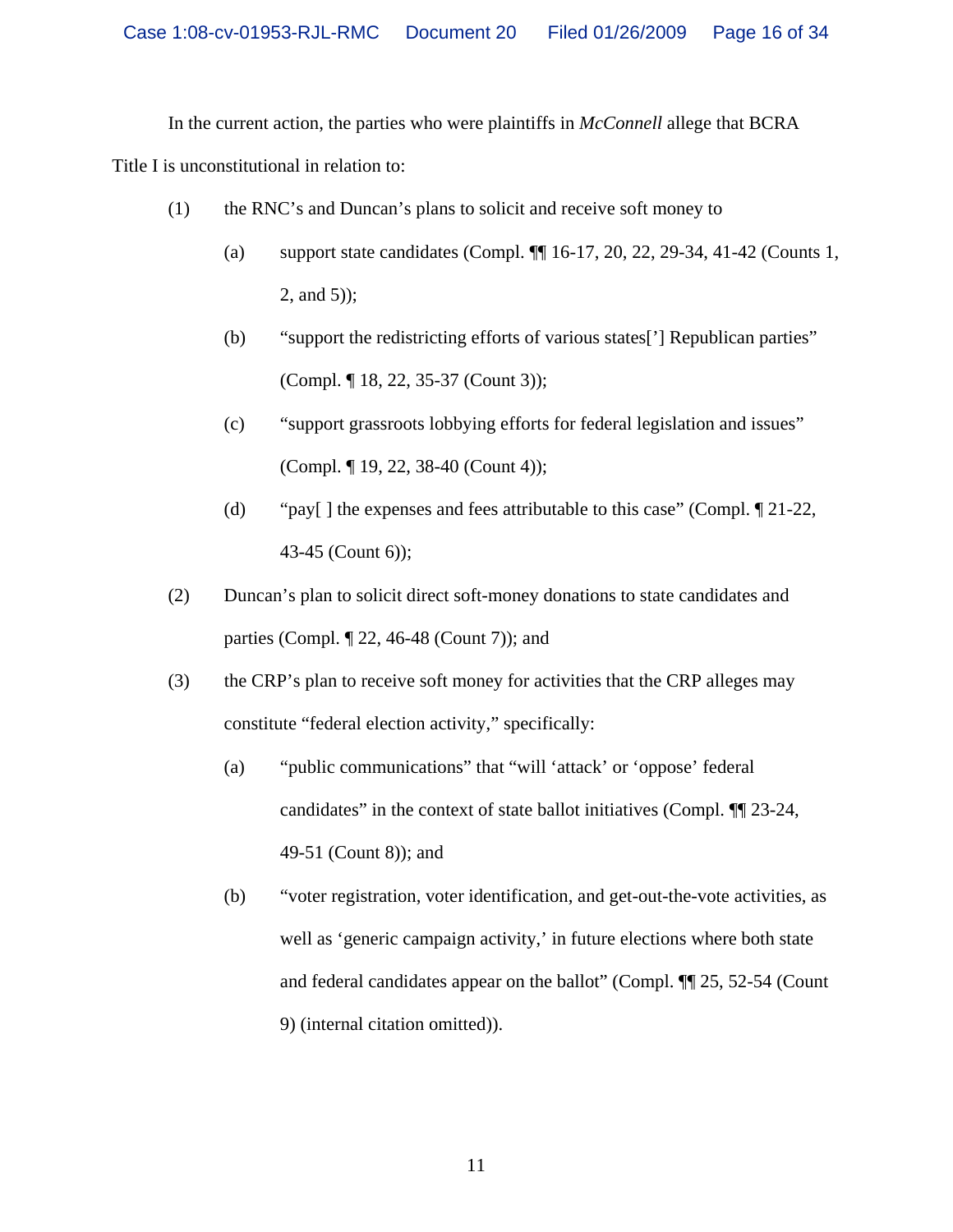Plaintiffs argue that BCRA Title I's prohibition of each of these activities is "unconstitutional under the First Amendment guarantees of free speech and association." (*See*, *e.g.*, Compl. ¶¶ 31, 34, 37.)

 The above-listed claims are virtually indistinguishable from the claims these same parties asserted in *McConnell*. The RNC's and Duncan's *McConnell* complaint challenged the constitutionality of BCRA Title I as it related to those plaintiffs' soliciting and receiving soft money to:

- (a) "provid[e] support, including direct monetary contributions, to state and local candidates and party committees" (Exh. 1 ¶¶ 32, 36-38; *see also id*.  $\P(47);$
- (b) conduct "'issue advertising' through print, broadcast, and other media for the purpose of articulating the Party's views on important public policy issues" (Exh. 1 ¶ 47; *see also id*. ¶¶ 69-82);
- (c) "participat[e] in" state referenda (Exh. 1 ¶ 36);
- (d) conduct "voter registration, voter identification, voter education, and getout-the-vote efforts in state and local elections" (Exh. 1 ¶ 47).

The complaint also alleged that Title I unconstitutionally limited Duncan's right to solicit funds on behalf of state candidates (Exh. 1 ¶ 37), and it challenged BCRA's definition of "federal election activity" as unconstitutionally vague. (Exh. 1 ¶¶ 84-91.) Finally, although it was not specifically mentioned in the complaint, the RNC introduced substantial evidence before the *McConnell* district court showing that it used soft money "to support redistricting efforts, including redistricting litigation." *See McConnell*, 251 F. Supp. 2d at 338 (opinion of Henderson, J.), 462, 508, 687 (opinion of Kollar-Kotelly, J.), 831-32 (opinion of Leon, J.).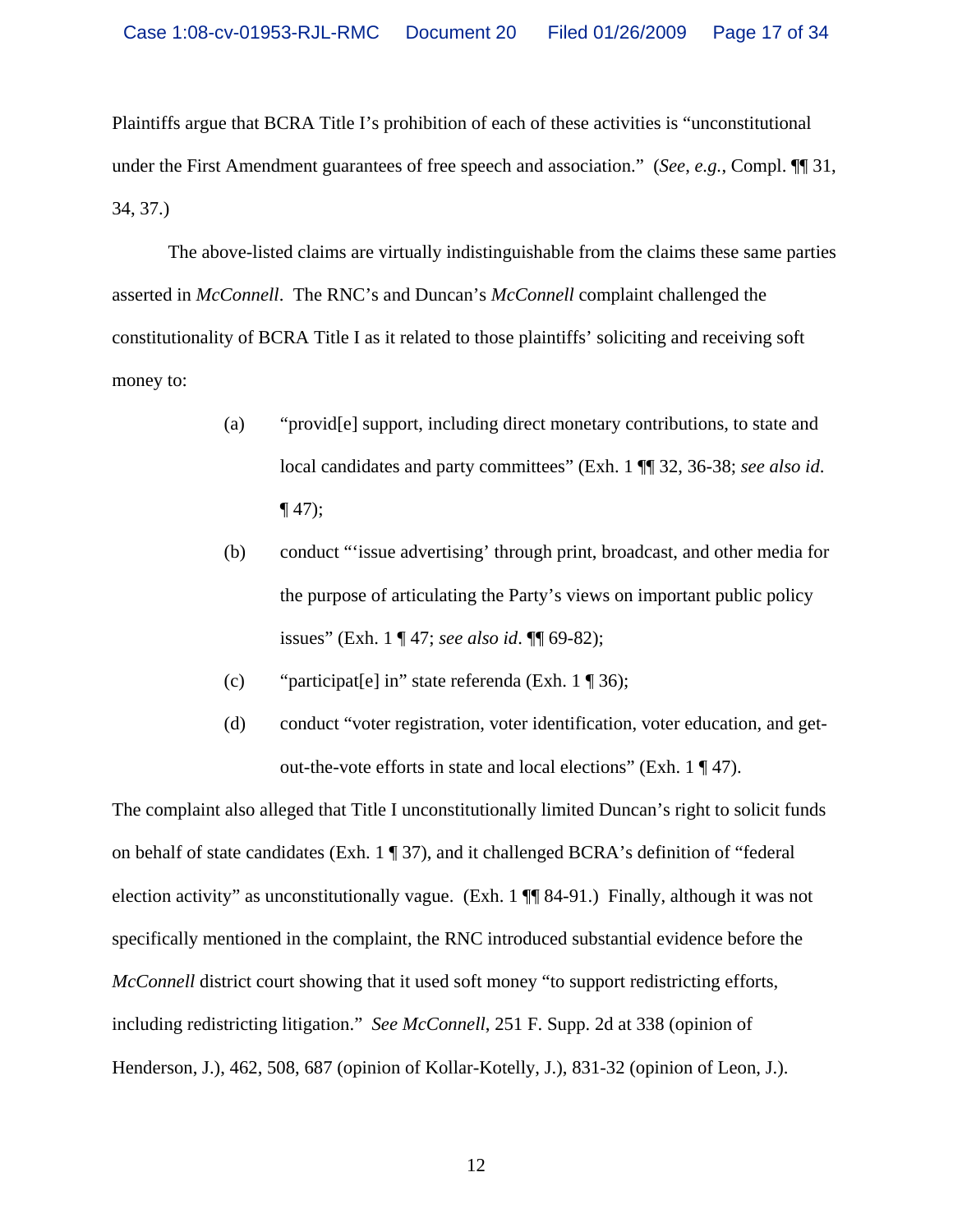As to the CRP, its complaint in *McConnell* asserted extensive claims against the constitutionality of the prohibition on state parties' receiving soft money for federal election activity. (See Exh. 2 ¶¶ 43-61.) The CRP alleged in *McConnell* that the definition of federal election activity was unconstitutional in light of the CRP's putatively non-federal activities, including:

- (a) "voter registration activity . . . before an election in which a federal candidate is on the ballot; any voter identification, get-out-the-vote, or generic campaign activity in connection with such an election, [and] any public communication that 'promotes,' 'supports,' 'attacks,' or 'opposes' a candidate for federal office" (Exh. 2 ¶ 45; *see also id*. ¶¶ 51-52, 54); and
- (b) "broadcast communications in support of or opposition to ballot measures" (Exh. 2 ¶ 56; *see also id*. ¶ 55).

As these complaints demonstrate on their face, the overwhelming majority of the claims in the current complaint repeat the same plaintiffs' claims in *McConnell*. The RNC's allegations regarding the national party's "support" of state and local candidates and parties, the RNC's allegations regarding "issue advertising" or "grassroots lobbying,"5 Duncan's allegations regarding soliciting soft money for state candidates, and the CRP's allegations regarding partybuilding and ballot initiative advertising were each explicitly asserted by the same parties, respectively, in *McConnell*.

 5 The terms "grassroots lobbying" and "issue advertising" are often used interchangeably in the campaign finance context. *See*, *e.g.*, *FEC v. Wisconsin Right to Life*, *Inc.,* 127 S. Ct. 2652, 2659-60 (2007) (referring to WRTL's ads as "issue advocacy" and noting that WRTL referred to them as "grassroots lobbying"); *see also id*. at 2685-86 (Scalia, J., dissenting) (discussing application of BCRA to "issue ads" and "grassroots advocacy").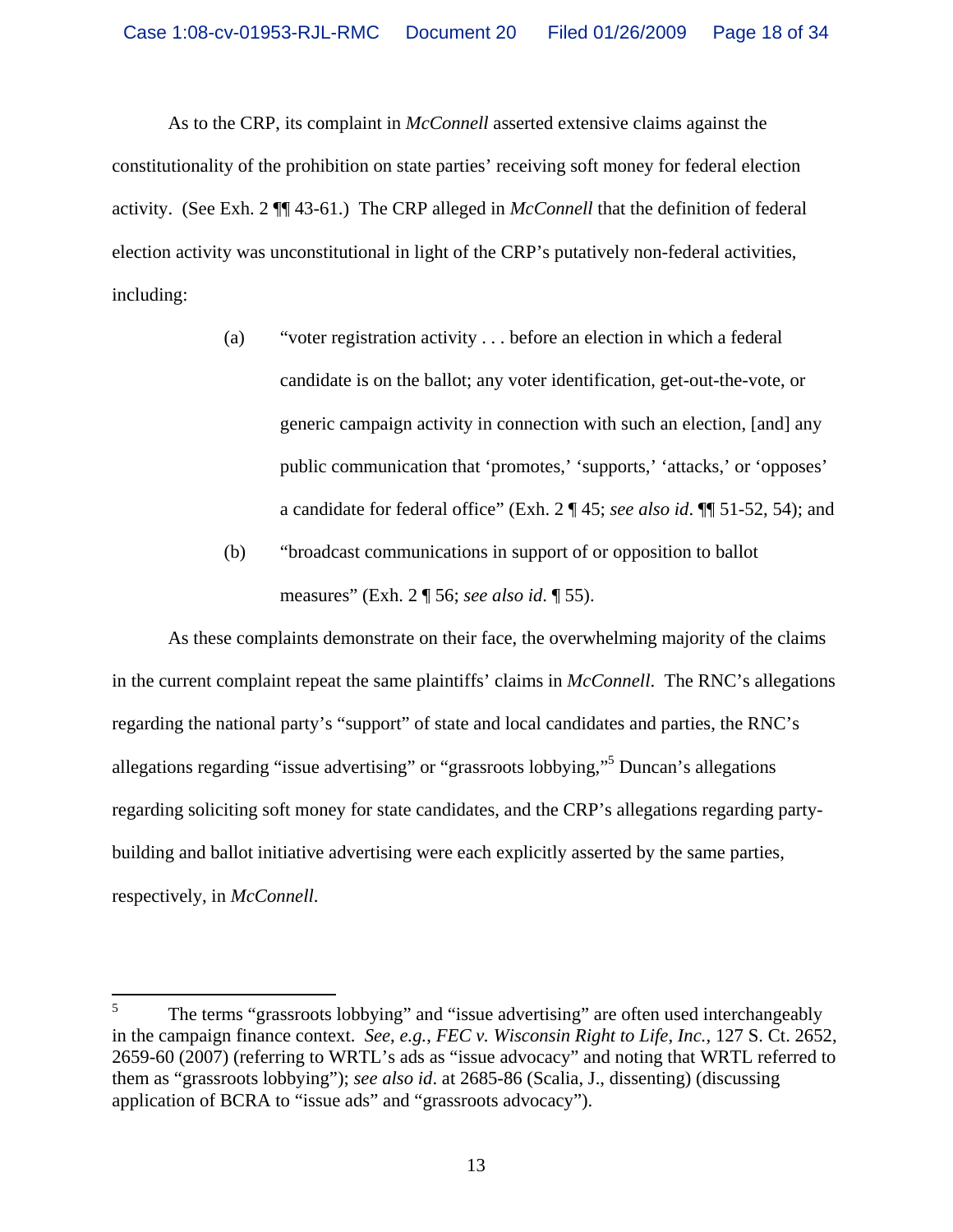In addition to raising these claims in their complaints, the *McConnell* plaintiffs also made specific, detailed arguments regarding them in their briefs. For example, in their merits brief before this Court, the RNC and Duncan argued for the unconstitutionality of BCRA Title I in relation to the receipt of soft money for "participation in state and local elections . . . in oddnumbered years . . . when no federal candidates appear on the ballot." *See McConnell v. FEC*, Civ. No. 02-582, Consol. Br. for Pls. in Support of Mot. for J. at RNC 6, 25-28, 41, 59 (D.D.C.) (attached hereto as Exhibit 3). $<sup>6</sup>$  Indeed, the RNC and Duncan specifically argued for the</sup> unconstitutionality of Title I as it affected the RNC's planned activities in New Jersey's and Virginia's off-year elections (Exh. 3 at RNC 6, 25-26) — the same state elections these parties raise in the instant case. (*See* Compl. ¶¶ 16-17.) The RNC and Duncan also contended that Title I was unconstitutional in relation to the RNC's support for state parties (*see* Exh. 3 at RNC 9-10, 15-16, 41, 54), solicitations of soft money by party leaders (*see id*. at RNC 10, 25, 41, 47-50), and funding "issue speech" (*see id*. at RNC 52, 59). The CRP's brief similarly expanded on the claims in its *McConnell* complaint, raising constitutional arguments against the "limitation on the use of state-regulated contributions for state and local election activities" (*see id*. at CDP/CRP 1), as well as Title I's effect on get-out-the-vote activities (*id*. at CDP/CRP 19), "television or radio advertisements" (*id*. at CDP/CRP 31), "grass-roots campaign activities" (*id*.), and soft-money solicitations by party leaders (*id*. at CDP/CRP 39-43).

These arguments were reiterated in the parties' briefs opposing the Commission's motion for judgment in this Court. In their opposition brief, the RNC and Duncan discussed at length the purported unconstitutionality of BCRA's restriction on solicitations of soft money by party

 6 The *McConnell* plaintiffs filed consolidated briefs with the district court; within each brief, each of the various plaintiff groups submitted separately paginated sections. Because of the length of the consolidated briefs, the attached exhibits comprise only the sections submitted by the RNC, Duncan, and the CRP in support of their challenges to Title I.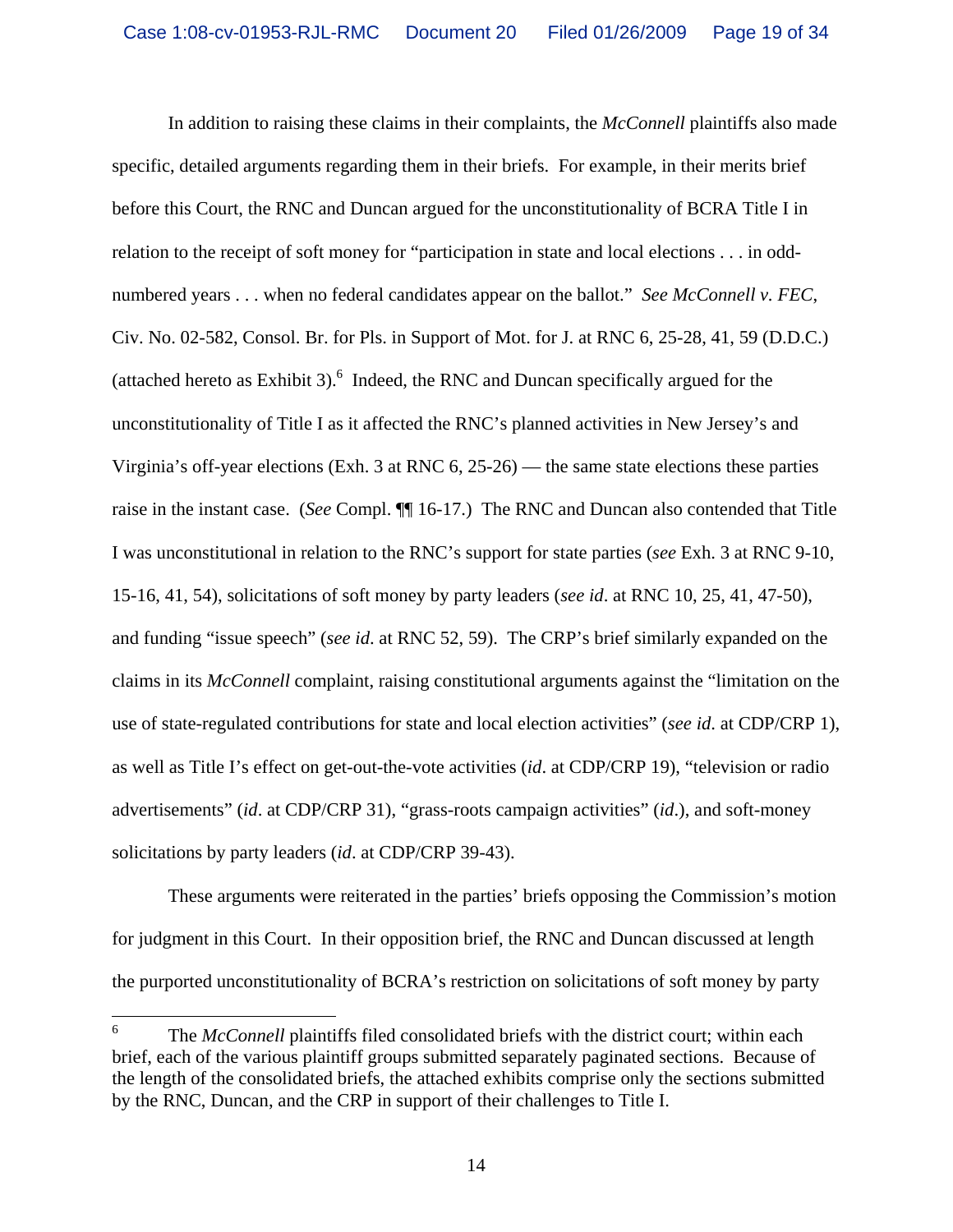officers, including Duncan himself.*See McConnell v. FEC*, Civ. No. 02-582, Consol. Opp. Br. for Pls. at RNC 16-18, 20, 23, 29-30, 34-35 (D.D.C.) (attached hereto as Exhibit 4). The RNC also raised further arguments regarding the party's support for state candidates (Exh. 4 at RNC 18, 23), and the receipt of soft money for "issue ads" (*see id*. at RNC 30-31). The CRP's opposition brief likewise reiterated plaintiffs' arguments concerning the receipt of soft money for "generic" and get-out-the-vote party activities (*see id*. at CDP/CRP 7-11, 14, 19), receipt of soft money for communications regarding state ballot measures (*see id*. at CDP/CRP 7-8), and solicitations of soft money by party leaders (*see id*. at CDP/CRP 21-23).

The opinions of this Court in *McConnell* also readily demonstrate that the same nucleus of facts at issue here were at issue in that case. For example, all three members of the Court discussed the use of soft money by the CRP to pay for generic campaign activity, such as voter identification, voter registration, and get-out-the-vote efforts to assist state candidates. *See, e.g., McConnell*, 251 F. Supp. 2d at 342-48 (opinion of Henderson, J.), 460-62 (opinion of Kollar-Kotelly, J.), 836-45 (opinion of Leon, J.). All three judges also discussed solicitation by national party officers — including Duncan — of funds for state parties and candidates. *See, e.g., id*. at 339 (Henderson, J.), 522-23 (Kollar-Kotelly, J.), 833-34 (Leon, J.). And, as mentioned above, all three members of the Court referred to the RNC's use of soft money to support redistricting efforts, including litigation. *See supra* p. 12. The opinion is replete with examples like these of this Court discussing the same conduct for which plaintiffs RNC, CRP, and Duncan now seek relief for the second time.

The *McConnell* plaintiffs continued to raise these arguments before the Supreme Court. On jurisdictional briefing, the RNC and Duncan asked the Court to uphold this Court's determination striking down the portions of Title I that "make[ ] it a felony for the Chairman of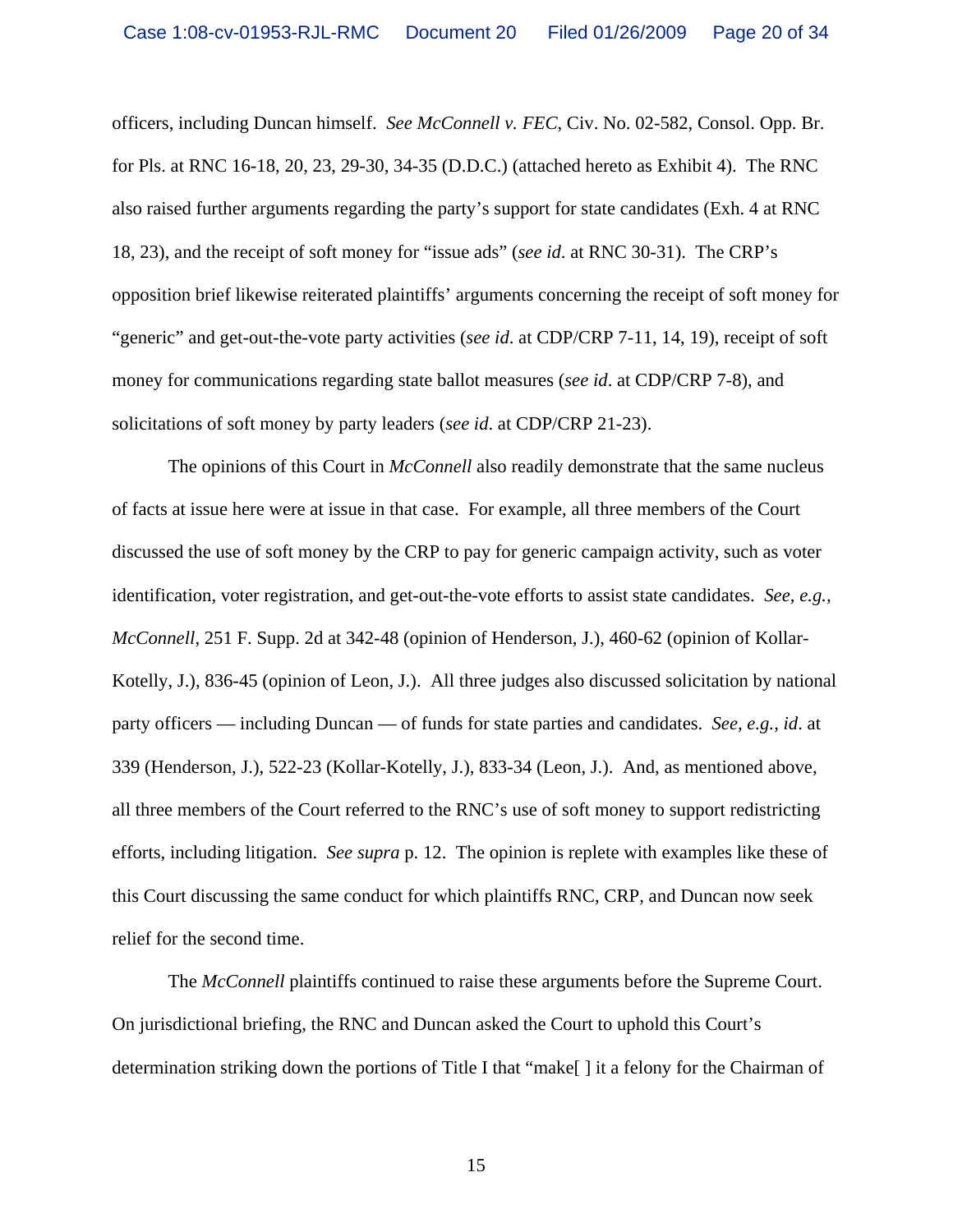the RNC" to solicit soft money, *Republican Nat'l Comm. v. FEC*, S. Ct. No. 02-1727,

Jurisdictional Statement at 3, 12 (attached hereto as Exhibit 5), and that restrict receipt of soft money in relation to off-year state elections (Exh. 5 at 5-6, 13), redistricting activities (*id*. at 8 & n.3), and advertising (*id*. at 14-15). The CRP requested that the Supreme Court affirm this Court's holding regarding the invalidity of Title I as to the CRP's "federal election activity," including "public communications" in general, *Cal. Democratic Party v. FEC*, S. Ct. No. 02-1753, Jurisdictional Statement at 3, 5, 13, 15-17 (attached hereto as Exhibit 6), and communications regarding ballot measures specifically (Exh. 6 at 16-17). The CRP also sought the Supreme Court's affirmance of this Court's holdings regarding voter registration and get-outthe-vote activity (*id*. at 3-5, 11-13), and solicitations of soft money by national party officers (*id*. at 6, 14-15).

At the merits stage before the Supreme Court, the RNC, Duncan, and the CRP filed a joint brief. *Republican Nat'l Comm. v. FEC*, S. Ct. Nos. 02-1727, 02-1733, 02-1753, Br. of Political Parties (attached hereto as Exhibit 7). This brief went into great detail regarding the same activities raised in the instant case, including soft-money solicitations by the RNC's officers (*see* Exh. 7 at 1, 13, 34, 41, 43-44, 59-60, 78), the RNC's and CRP's spending on putative issue advertising (*see id*. at 12-13, 17-18, 34, 48-50, 51-56), the CRP's spending regarding ballot measures (*see id*. at 37, 52-55, 62, 79, 88-89), and the CRP's spending on voter registration and mobilization efforts (*see id*. at 1, 12, 16-19, 50-53, 57, 87-90). Most prominently, the brief discussed the RNC's desire to support state and local candidates (*see id*. at 1, 9-12, 14, 19-20, 34, 40-41, 58-59, 63-64, 78-79, 86-87), including those in states holding their elections in odd-numbered years, such as New Jersey and Virginia. (*Id*. at 11-12 ("[T]he RNC . . . devoted considerable 'in-house' efforts to the Virginia and New Jersey gubernatorial and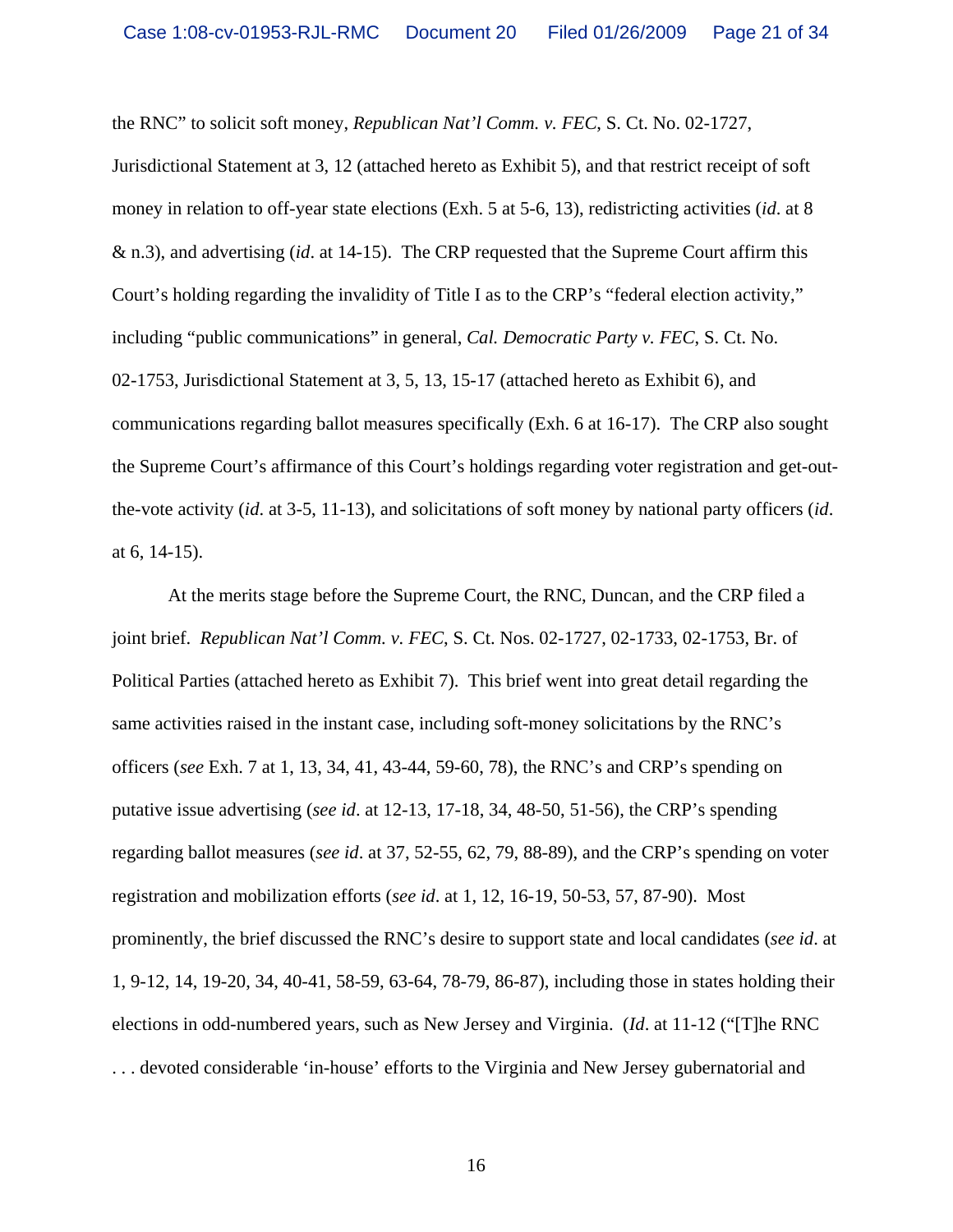state legislative races in 2001, committing staff and other resources to those campaigns.").) The plaintiffs' joint reply brief before the *McConnell* Court discussed these activities in further depth. *Republican Nat'l Comm. v. FEC*, S. Ct. Nos. 02-1727, 02-1733, 02-1753, Reply Br. of Political Parties at 1-2 (solicitations by party officers), 2, 4-5, 7, 33 (RNC support of state parties), 2-5, 7, 19-25 (state party registration and GOTV), 2, 21 & n.13, 24-25 (ballot measures) (attached hereto as Exhibit 8).

The Supreme Court ruled on these claims, denying them both categorically and individually. In its decision on the merits, the Court first rejected the plaintiffs' premise that the constitutionality of Title I — which is a statutory limit on contributions to political parties should be judged based on the activities for which the contributed funds would ultimately be spent. *See McConnell*, 540 U.S. at 138-39, 154-56; *see also infra* Part II.B.2. The Court's reasoning and holding are dispositive here:

 Plaintiffs and THE CHIEF JUSTICE contend that [section 101(a)] is impermissibly overbroad because it subjects *all* funds raised and spent by national parties to FECA's hard-money source and amount limits, including, for example, *funds spent on purely state and local elections in which no federal office is at stake.* Such activities, THE CHIEF JUSTICE asserts, pose "little or no potential to corrupt . . . federal candidates and officeholders." This observation is beside the point. Section [101(a)], like the remainder of [§ 101], regulates contributions, not activities. As the record demonstrates, it is the close relationship between federal officeholders and the national parties, as well as the means by which parties have traded on that relationship, that have made *all large soft-money contributions* to national parties suspect.

*McConnell*, 540 U.S. at 154-55 (second and third emphases added; footnote and citations omitted). In making these points, the Court explicitly acknowledged that thirty percent of the nonfederal funds the RNC had raised in 2001 was spent on "purely state and local election activity." *Id.* at 154 n.50. However, despite this fact, the Court found the ban on all soft-money contributions justified by the extensive evidence demonstrating the influence that soft-money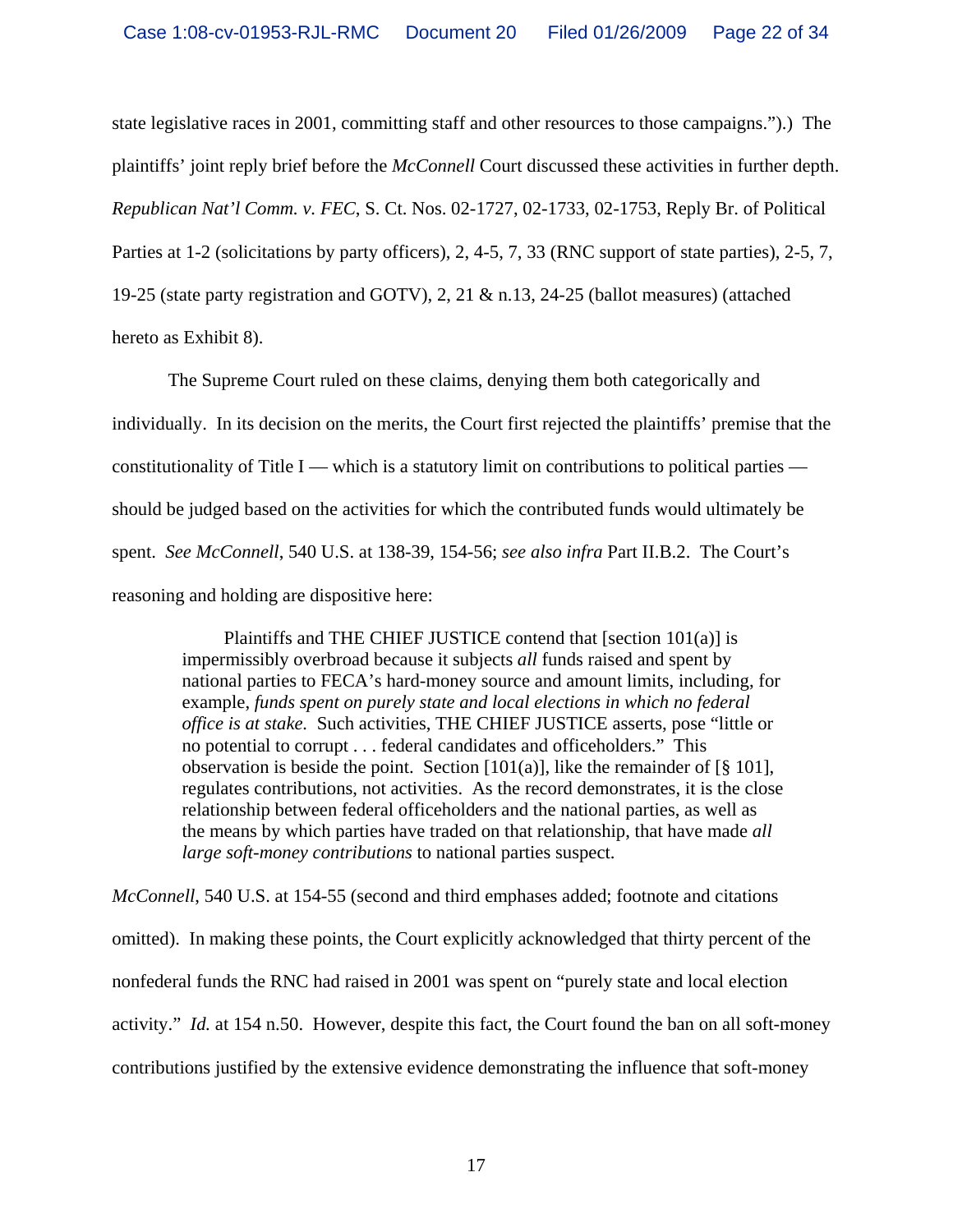donors to the national parties wielded over the federal officeholders affiliated with those parties. *See generally id*. at 143-54; *id*. at 150 ("The evidence connects soft money to manipulations of the legislative calendar," and "[t]he record . . . is replete with similar examples of national party committees peddling access to federal candidates and officeholders in exchange for large softmoney donations."). The Court therefore upheld the soft-money prohibition, finding that "large soft-money contributions to national political parties give rise to corruption and the appearance of corruption." *Id*. at 154.

The Court then addressed the prohibition on officers of national parties soliciting soft money for state and local parties, 2 U.S.C. § 441i(a)(2), which is one of the claims that Duncan raised in *McConnell* and raises again here. The Court rejected Duncan's claim, holding that the prohibition on officer solicitation "follows sensibly from the prohibition on national committees' receiving soft money." *McConnell*, 540 U.S. at 157-58. Thus, the Court held that the solicitation prohibition was constitutional for the same reasons as the national party prohibition. *Id*.

Turning to the prohibition on state and local parties' receipt of soft money for federal election activity, 2 U.S.C. §§ 441i(b), 431(20), the Court held that prohibiting these affiliates of the national parties from receiving soft money for the enumerated activities was a necessary corollary to the national party soft-money ban. *McConnell*, 540 U.S. at 161. The Court noted the evidence that the national limit would be "wholly ineffective" without the state and local limit, *id*. at n.53 (internal quotation omitted), and so held that the latter "promotes an important governmental interest by confronting the corrupting influence that soft-money donations to political parties already have." *Id*. at 165. Accordingly, the Court upheld the state and local limit on the grounds that "[p]reventing corrupting activity from shifting wholesale to state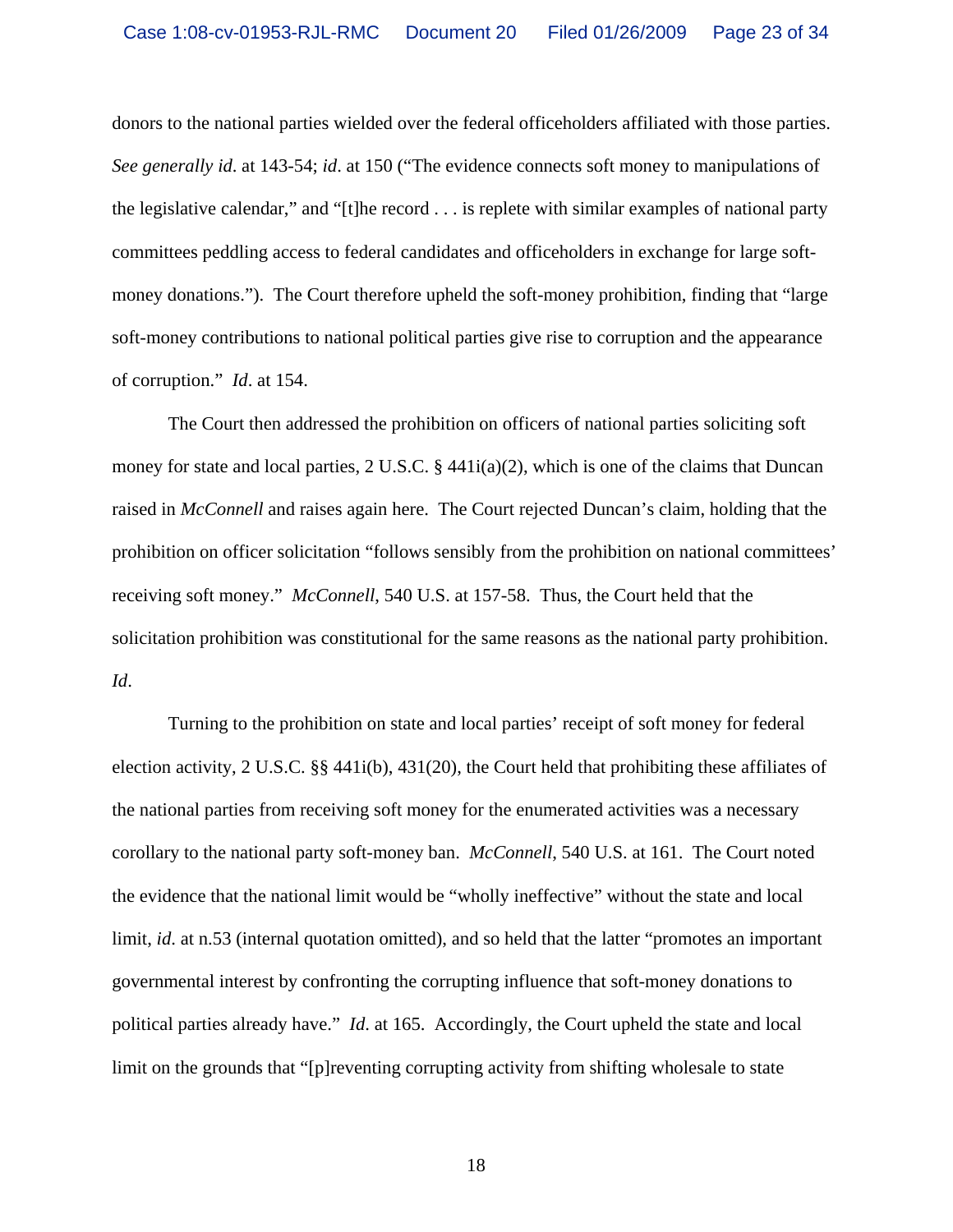committees and thereby eviscerating FECA clearly qualifies as an important governmental interest." *Id*. at 165-66.

The Court discussed the state and local parties' contention that some conduct meeting the "federal election activity" statutory definition is non-federal activity relating only to state and local elections. *See id*. at 166-68. The Court rejected this contention, finding that the statutory definition of federal election activity — particularly "voter registration, voter identification, GOTV, and generic campaign activity" — "clearly capture[s] activity that benefits federal candidates" and that "funding of such activities creates a significant risk of actual and apparent corruption." *Id*. at 167-68. The Court held that section 101(b) "is a reasonable response to that risk," and therefore constitutional. *Id*.

Finally, the Court addressed the state and local parties' arguments regarding the prohibition on receiving soft money for advertising that promotes, attacks, supports, or opposes a federal candidate. 2 U.S.C. § 431(20)(A)(iii). The Court found that, as to the substantial influence of such advertising on federal elections, "[t]he record on this score could scarcely be more abundant." *McConnell*, 540 U.S. at 169-70. Because the evidence regarding such influence was clear, the Court held that the statutory limit is "closely drawn to the anticorruption interest it is intended to address," *id*., and does not unconstitutionally limit state and local parties' "ability to engage in effective advocacy," *id*. at 173.

In sum, each of the duplicative claims that Plaintiffs raised in *McConnell* and now raise again was rejected by the Supreme Court. Accordingly, these claims are *res judicata*, and they cannot be relitigated here.

There are two superficial differences between *McConnell* and the instant action that Plaintiffs may cite in an attempt to salvage their case. First, Plaintiffs style the current case an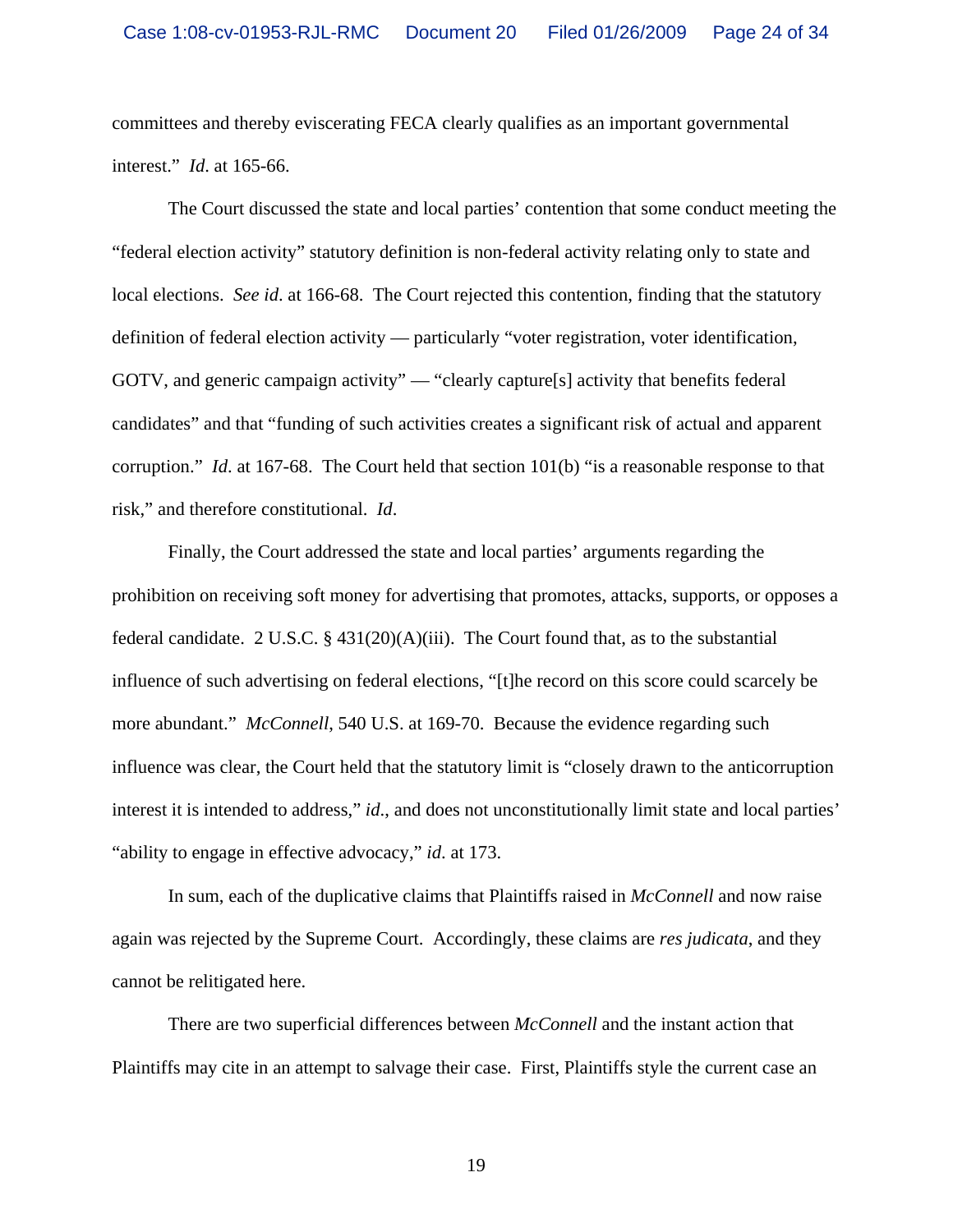"as applied" constitutional challenge, and they imply that this distinguishes it from *McConnell*, which was a facial challenge. But, as the foregoing indicates, the "nucleus of facts" of the two cases is essentially identical: The *McConnell* plaintiffs presented extensive evidence regarding the activities that they alleged were not intended to influence federal elections, and the current Plaintiffs present factual allegations of these same activities. Indeed, in seeking expedited summary judgment briefing, Plaintiffs themselves argued that the Commission would not require discovery in this case because "activities of the Plaintiffs were fully investigated and included in the *McConnell* record." (Pls.' Reply in Support of Mot. to Expedite at 2.) By conceding that there are few, if any, facts to be developed in this case beyond those found by the *McConnell* courts, Plaintiffs concede that the facts underlying the two cases are the same. As a matter of law, this renders *McConnell* preclusive as to any claims Plaintiffs now wish to reassert under the alternate theory of an as-applied challenge, for a party cannot bring the same suit twice simply by devising a new legal theory under which the same facts entitle the party to relief that has already been denied. *Page*, 729 F.2d at 820; *Nuckols*, 578 F. Supp. 2d at 82; *Zellars*, 578 F. Supp. 2d at 3-4; *Tembec*, 570 F. Supp. 2d at 141. Plaintiffs' characterization of this case as an "as applied" challenge is therefore legally irrelevant: Plaintiffs are "simply raising a new legal theory. This is precisely what is barred by *res judicata*." *Apotex*, 393 F.3d at 218; *see also Alaska Legislative Council v. Babbitt*, 15 F. Supp. 2d 19, 22-23 (D.D.C. 1998) (holding constitutional challenge to agency determination precluded by plaintiff's prior action challenging same determination on statutory grounds).

Second, two of the specific activities that Plaintiffs allege they plan to conduct — the redistricting and litigation activities — were not specifically referenced in the *McConnell* complaint. As to redistricting activity, however, the RNC introduced substantial evidence to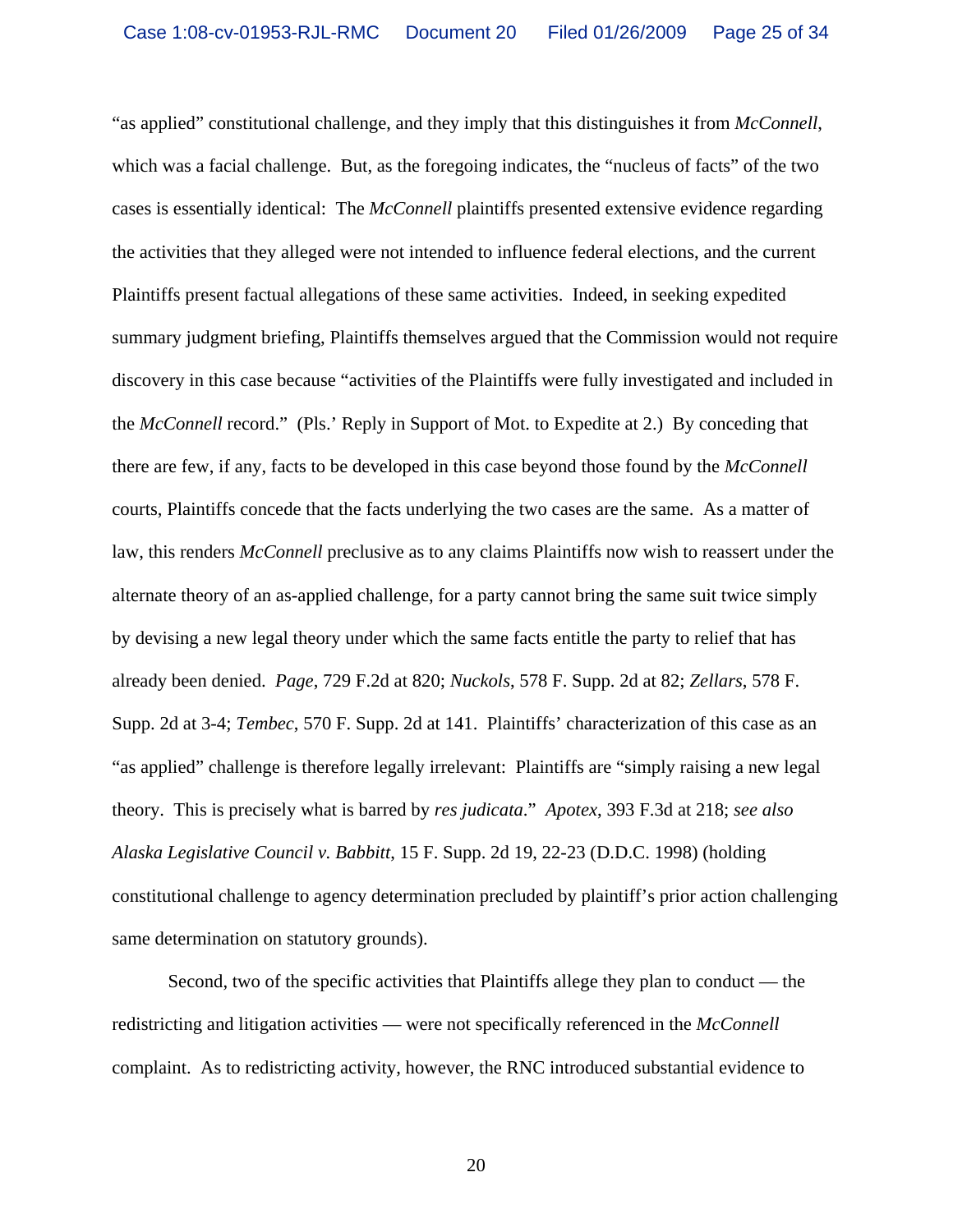support a claim that such activity was one of the soft-money funded activities on which BCRA unconstitutionally infringed. *See supra* p. 12; *McConnell*, 251 F. Supp. 2d at 338 (opinion of Henderson, J.), 462, 508, 687 (opinion of Kollar-Kotelly, J.), 831-32 (opinion of Leon, J.); *see also* Exh. 7 at 89 (countering one of Commission's arguments regarding redistricting). Because the preclusive effect of a prior judgment turns on the "nucleus of facts" a plaintiff presents to support its claim, the RNC's presentation in *McConnell* of facts regarding redistricting to support its constitutional argument precludes the RNC from attempting to raise the same facts here in support of renewed constitutional claims. *See Am. Fed'n of Gov't Employees, AFL-CIO v. Loy*, 332 F. Supp. 2d 218, 223 (D.D.C. 2004) (holding that plaintiff's First Amendment challenge to firing of government employee was precluded by prior suits in which plaintiff introduced evidence regarding same firing). In any event, it is beyond dispute that facts regarding redistricting and litigation activities "could have been presented" in *McConnell*, and so the RNC is precluded from now raising claims based on those facts. *See id*.; *see also Allen*, 449 U.S. at 94; *Natural Res. Def. Council*, 513 F.3d at 261; *Capitol Hill Group*, 574 F. Supp. 2d at 149. As the Supreme Court has explained,

> when a final judgment has been entered on the merits of a case, "[i]t is a finality as to the claim or demand in controversy . . . , not only as to every matter which was offered and received to sustain or defeat the claim or demand, but *as to any other admissible matter which might have been offered for that purpose*." The final "judgment puts an end to the cause of action, which cannot again be brought into litigation between the parties upon any ground whatever."

*Nevada v. United States*, 463 U.S. 110, 129-30 (1983) (quoting *Cromwell v. County of Sac*, 94 U.S. 351, 352 (1876), and *Comm'r v. Sunnen*, 333 U.S. 591, 597 (1948)). Because the RNC's redistricting and litigation activities were undoubtedly "admissible" in support of the RNC's *McConnell* claims that BCRA was unconstitutional because the political parties wished to fund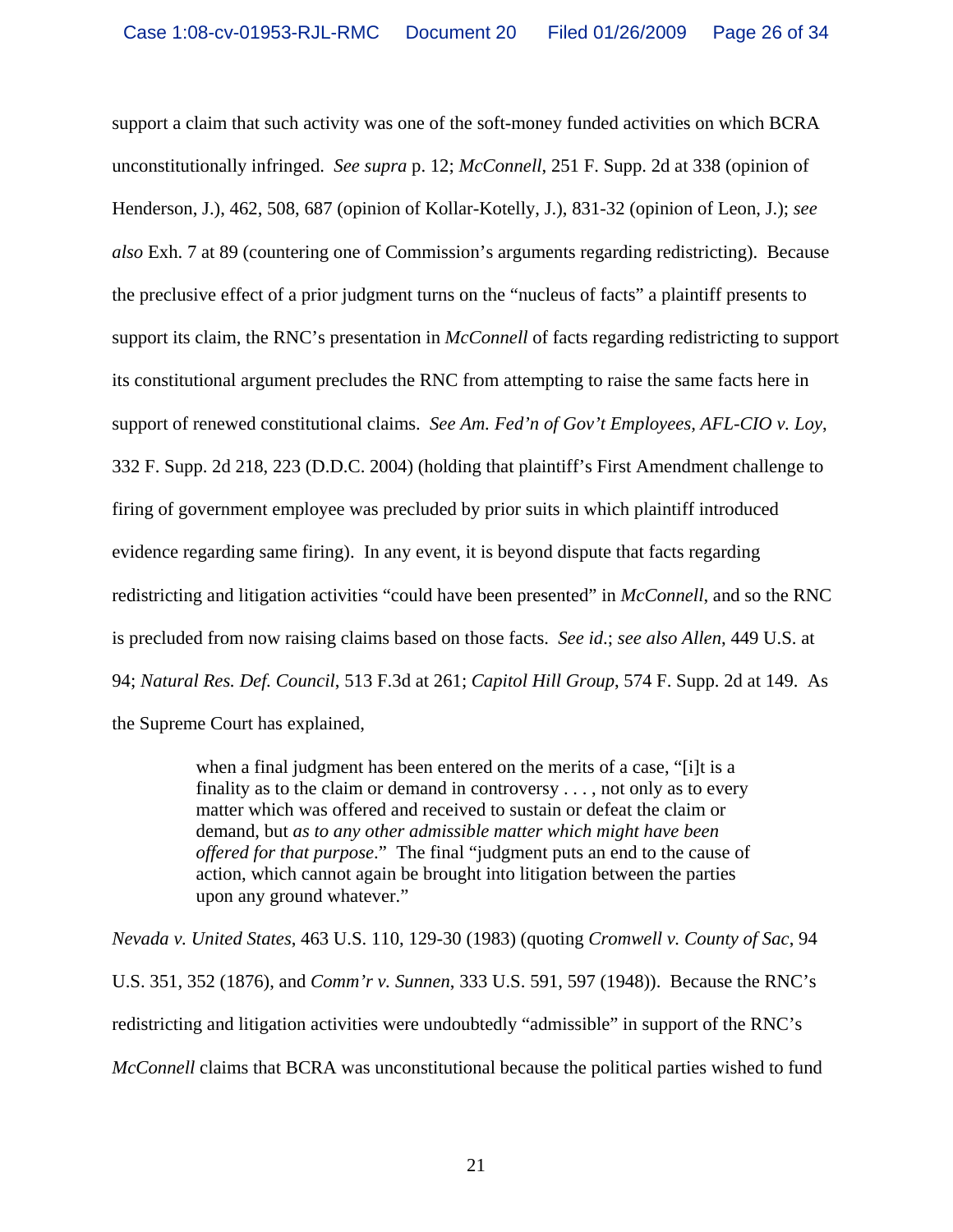activities allegedly unrelated to federal elections — indeed, facts regarding the former were actually admitted — this Court should reject any attempt by Plaintiffs to relitigate *McConnell* based on such allegations. *See Nader*, 2008 WL 5273109, at \*5-6 (holding second suit precluded where plaintiffs had "voluntarily" withdrawn facts underlying it from earlier litigation; previous withdrawal of facts demonstrated that they "could have been raised" in first case).

Finally, Plaintiffs have cited *Wisconsin Right to Life, Inc. v. FEC*, 546 U.S. 410 (2006) ("*WRTL I*"), and *FEC v. Wisconsin Right to Life, Inc.*, 127 S. Ct. 2652 (2007) ("*WRTL II*"), for the proposition that the instant case should be permitted to proceed as an "as-applied challenge to a prohibition in BCRA that had been facially upheld in *McConnell*." (Pls.' Mem. of P. & A. in Support of Mot. to Expedite 2-4.) But the *WRTL* cases simply do not speak to the *res judicata* issue presented here. Indeed, the Commission never asserted a claim preclusion defense in *WRTL*, for the plaintiff in those cases had not been a plaintiff in *McConnell*. Instead, the issue in *WRTL* was simply whether *McConnell* had already decided the constitutional question raised by WRTL (as the Commission argued), or whether *McConnell* had left that question to be decided at a later time (as WRTL argued). *See WRTL I*, 546 U.S. at 411-12. The Supreme Court agreed with WRTL, holding that *McConnell* had not resolved the issue. *Id*. No question of *res judicata* was raised or decided in *WRTL*, and Plaintiffs' attempt to rely on that case to avoid preclusion here is therefore misplaced.

Furthermore, because of the substantive differences between the constitutional issues in *WRTL* and the present case, it would be inappropriate to extend *WRTL*'s holding to apply to the Commission's motion to dismiss. The question in *WRTL* was how to reconcile two apparently conflicting portions of the *McConnell* opinion: the statements that (1) "[w]e uphold all applications of the primary definition" of "electioneering communication" and (2) that BCRA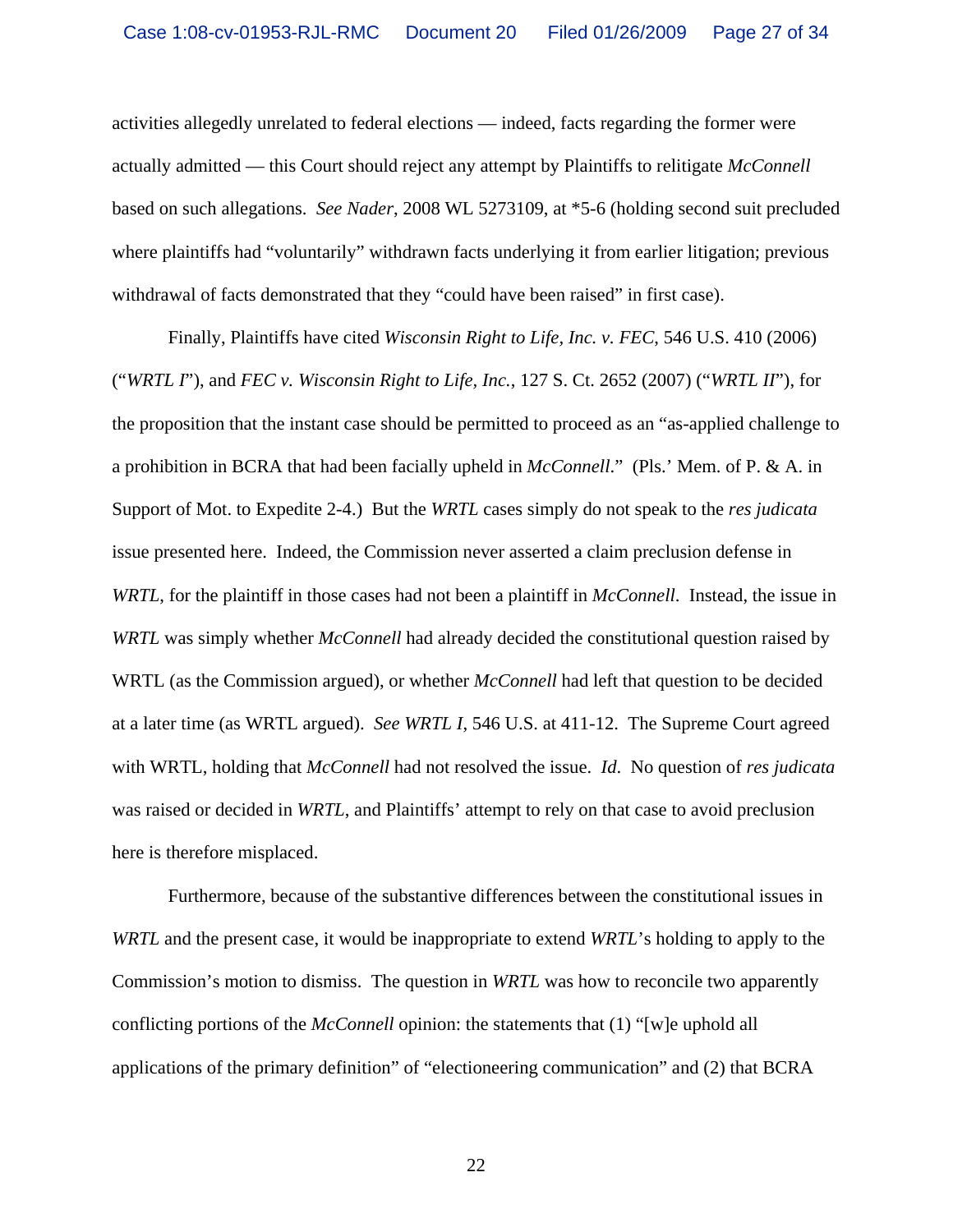section 203 was not overbroad "to the extent that" advertisements subject to that section were "the functional equivalent of express advocacy." *See McConnell*, 540 U.S. at 190 n.73, 206. In *WRTL I*, the Court explained that the "all applications" statement in *McConnell* "merely notes that . . . it was unnecessary to consider the constitutionality of the backup definition Congress provided." 546 U.S. at 412. In *WRTL II*, the Court was called on to determine the boundaries of the "functional equivalent of express advocacy" test — an issue that had not been decided by *McConnell* itself. *See WRTL II*, 127 S. Ct. at 2664-65. In other words, *McConnell* had created a test in facially upholding BCRA section 203, and *WRTL* fleshed out that test through an as-applied challenge, granting relief to a plaintiff that had not been a party to *McConnell* and whose claims were premised on specific facts — three particular communications — that had not been presented to the *McConnell* Court.7

This case presents the reverse situation: In upholding Title I of BCRA, the Supreme Court *did* consider the same general facts — categories of political party activity — that Plaintiffs now allege, and the Court *did not* create a test requiring further explication. On the contrary, as discussed above, the Court upheld Title I on the basis of long-established contribution-limit jurisprudence. It explicitly rejected the plaintiffs' request to draw a constitutional boundary based on how the soft-money contributions would be spent. $8$  Thus, this

 7 The advertisements at issue in *WRTL* were intended to be broadcast in July 2004, more than one year after *McConnell* was decided. *See WRTL II*, 127 S. Ct. at 2660-61.

<sup>8</sup> The Commission does not argue that all conceivable as-applied challenges to BCRA Title I are precluded, but challenges to it based on the activities to be funded with the intended large contributions are clearly foreclosed under *McConnell*. In any event, Plaintiffs' characterization of the present case as an as-applied challenge elevates form over substance, as the Complaint challenges the great majority of the activities that are subject to BCRA Title I. For example, the CRP's challenge to the constitutionality of the definition of "federal election activity" encompasses all of the particular activities listed in the first three clauses of that definition. *Compare* Compl. ¶¶ 23-25 *with* 2 U.S.C. § 431(20)(A)(i)-(iii). An "as-applied" challenge to the entirety of a statute is merely a facial challenge under a different label.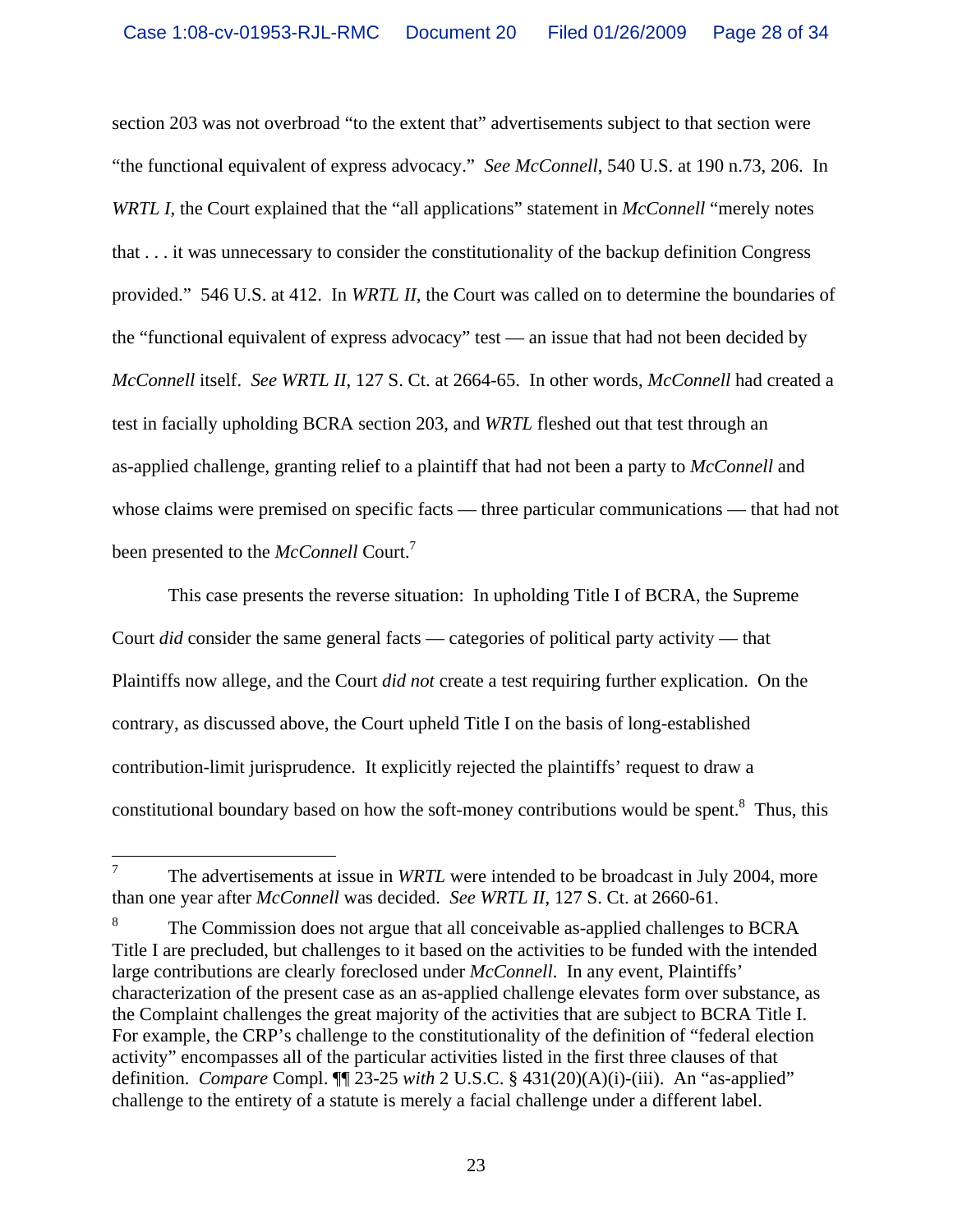case is nothing more than a second attempt to seek relief regarding the same conduct litigated in *McConnell*, but with no opening from that decision to do so. Because preventing such repeat actions by according finality to litigation is the very purpose of the claim preclusion doctrine, this matter must be dismissed as to the RNC, Duncan, and the CRP.

## **2. Issue Preclusion: The Claims of the RNC, Duncan, and the CRP Are Premised on a Legal Argument that Was Litigated and Decided in**  *McConnell*

Even if their *claims* were not precluded, the RNC, Duncan, and the CRP would nonetheless be prohibited from relitigating the *issues* of law that they argued and lost in *McConnell*. The doctrine of issue preclusion provides that a party that litigates a factual or legal question and receives a final decision on that question may not litigate it again in a subsequent action. *See Montana*, 440 U.S. at 153; *Tembec*, 570 F. Supp. 2d at 141-42 (citing *Allen*, 449 U.S. at 94). Issue preclusion "relieves parties of the cost and vexation of multiple lawsuits, conserves judicial resources, prevents inconsistent decisions, and encourages reliance on adjudication." *Safadi v. Novak*, 574 F. Supp. 2d 52, 55 (D.D.C. 2008) (citing *Montana*, 440 U.S. at 153-54). For issue preclusion to apply, "[1], the same issue now being raised must have been contested by the parties and submitted for judicial determination in the prior case[; 2], the issue must have been actually and necessarily determined by a court of competent jurisdiction in that prior case[; and] [3], preclusion in the second case must not work a basic unfairness to the party bound by the first determination." *Martin v. Dep't of Justice*, 488 F.3d 446, 454 (D.C. Cir. 2007) (quoting *Yamaha Corp. of Am. v. United States*, 961 F.2d 245, 254 (D.C. Cir. 1992)) (alterations in original).

The RNC, Duncan, and the CRP extensively litigated and "submitted for judicial determination" in *McConnell* whether the contribution limit of BCRA Title I was constitutional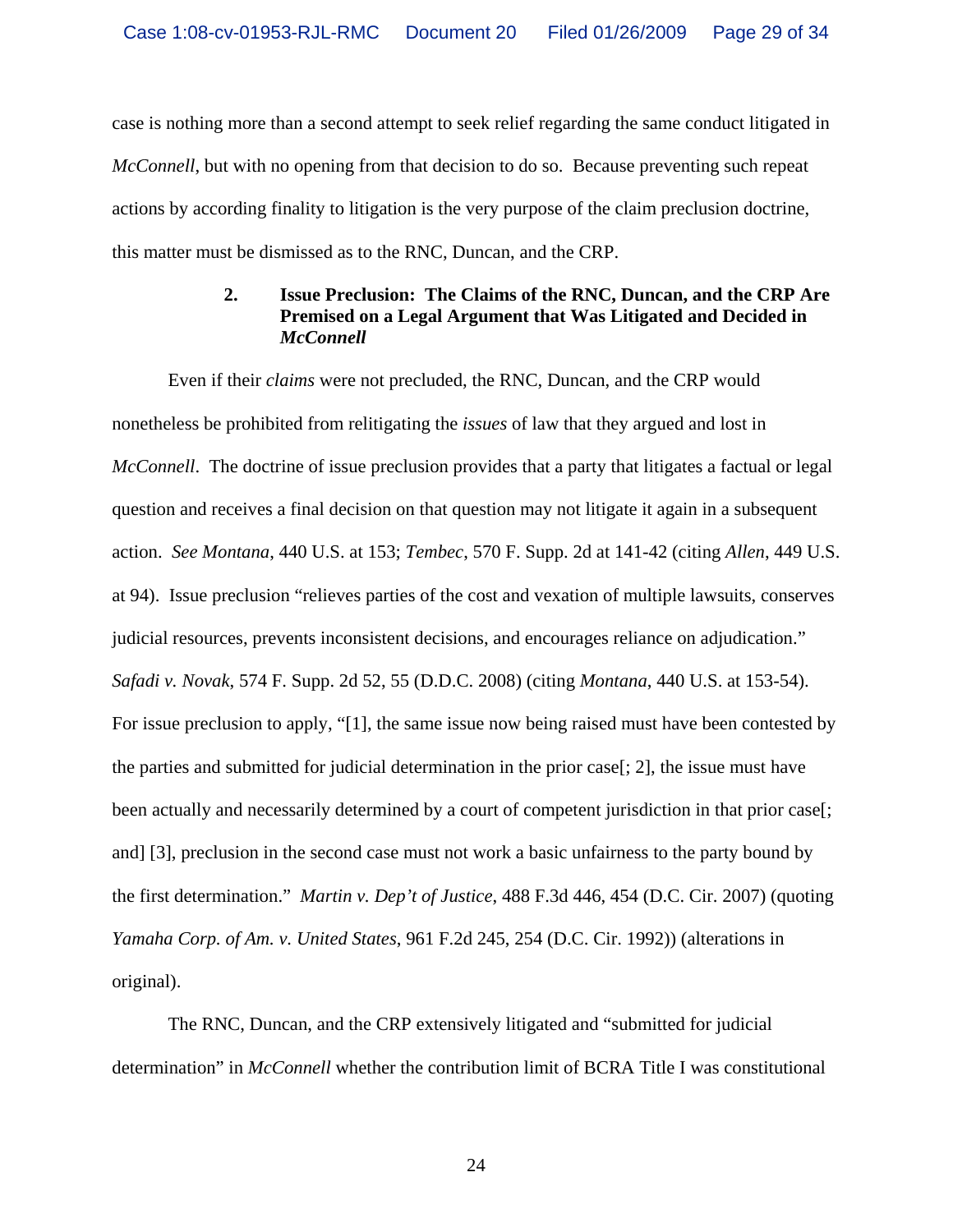in relation to specific types of disbursements of soft money. As detailed previously, their *McConnell* complaints explicitly raised these issues, and their briefs were replete with arguments in support of them. *See supra* Part II.B.1. Before the district court, Plaintiffs' briefs discussed at length the effect that Title I would have on different spending activities; indeed, the brief of the RNC and Duncan specifically argued that Title I should be considered "an [e]xpenditure [c]ap" because of the burdens it allegedly imposed on disbursements for particular activities that the RNC wished to conduct with soft money. (*See* Exh. 3 at RNC 51-56; *see also id*. at RNC 6-10 (discussing soft-money activities), 25-29 (state election activities), 46-51 ("speech" accompanying solicitations).) In opposing the Commission's motion for judgment, the RNC and Duncan asserted not only that the Commission was wrong to view Title I as a contribution limit, but that "the use to which a contribution is put is also important." (Exh. 4 at RNC 37.) These plaintiffs then argued that such uses were deserving of heightened constitutional protection. (*See id.* at RNC 15-16, 34-41.) Similarly, the CRP's district court briefs were devoted almost entirely to discussing Title I's alleged constitutional infringements on particular CRP activities. (*See* Exh. 3 at CDP/CRP 1-7, 11-20, 27-36; Exh. 4 at CDP/CRP 6-11, 14-23.) Like the RNC and Duncan, the CRP specifically argued that BCRA "*does* act as a direct limit" on the conduct of state parties. (Exh. 4 at CDP/CRP 15.) This Court largely agreed with the plaintiffs, striking down much of Title I. *See supra* Part I.B.

On jurisdictional briefing of the Commission's cross-appeal to the Supreme Court, the RNC and Duncan sought affirmance of this Court's determination that "Title I [of] BCRA as enacted would severely restrict the traditional associational activities of political parties" (Exh. 5 at 9), in part because "Title I regulates, *inter alia*, the *spending* of nonfederal funds." (*Id*. at 12; *see also id*. at 12-15 ("Title I restricts political parties' freedom to engage in pure speech and a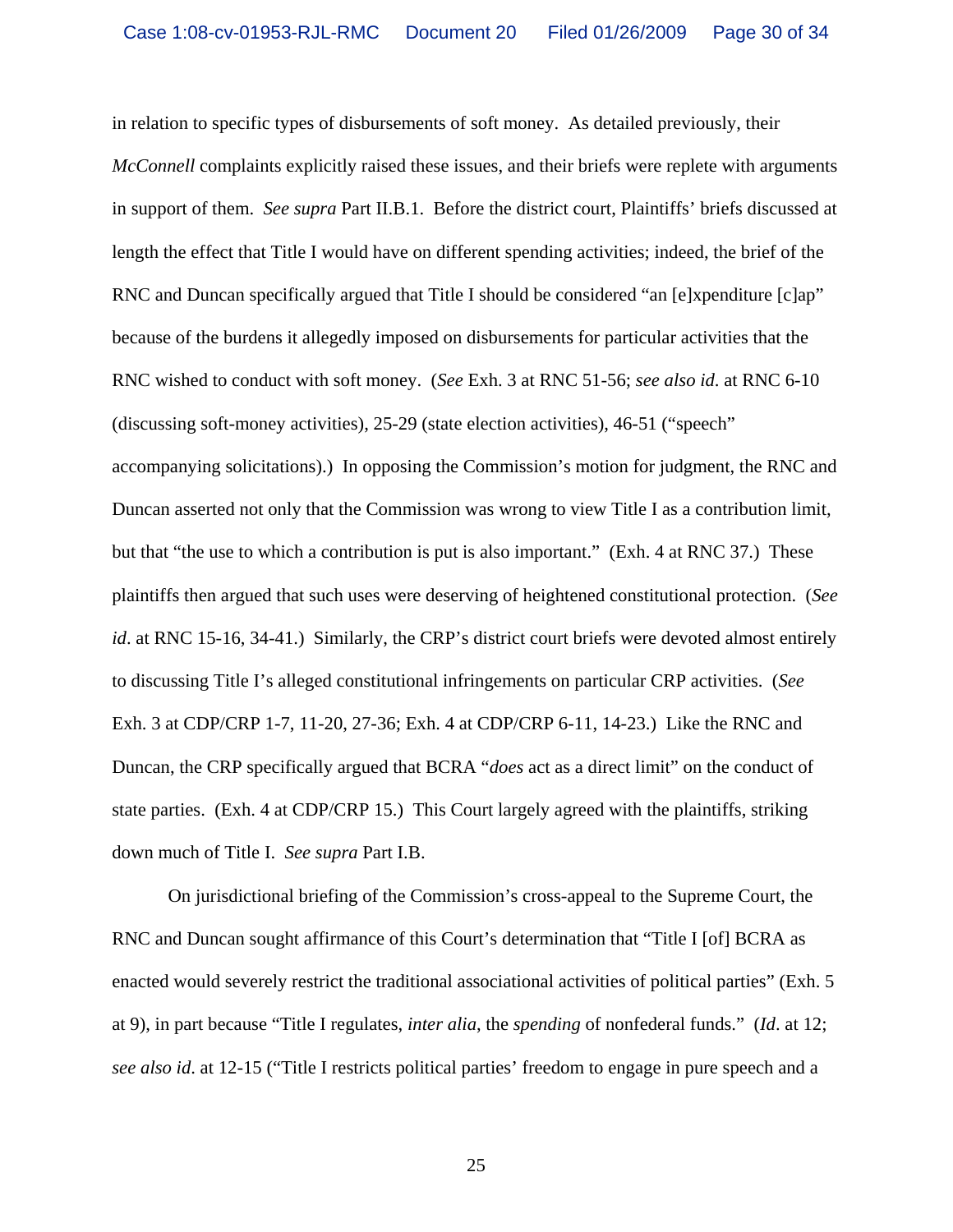wide range of associational activities that are essential to their ability to function effectively."). The CRP also asked the Supreme Court to accept the case and find that "BCRA prohibits a broad range of speech, conduct and associational activity"; the CRP devoted nearly its entire Jurisdictional Statement to discussing the alleged unconstitutionality of these putative prohibitions. (*See* Exh. 6 at 2, 3-17.)

In the joint Supreme Court merits brief of the RNC, Duncan, and the CRP, more than half of the ninety-nine page filing was devoted to asserting facts regarding how national, state, and local parties spend soft money. (*See* Exh. 7 at 9-23, 32-64, 86-90.) The plaintiffs presented at length their legal arguments as to why BCRA Title I was "[f]ar more restrictive than a mere contribution limit" (*id*. at 32), and unconstitutional in light of the putatively nonfederal way that the parties spend soft money (*see id*. at 32-64). These parties' reply brief similarly focused heavily on "Title I's Many Restrictions on Party Association, Spending, and Solicitation." (*See* Exh. 8 at 1-7, 19-25.)

Ultimately, the Supreme Court rejected these arguments unequivocally. First, the Court found that Title I's restrictions were a contribution limit rather than an expenditure limit:

> Plaintiffs contend that we must apply strict scrutiny to § 323 because many of its provisions restrict not only contributions but also the spending and solicitation of funds raised outside of FECA's contribution limits. But for purposes of determining the level of scrutiny, it is irrelevant that Congress chose in [Title I] to regulate contributions on the demand rather than the supply side. The relevant inquiry is whether the mechanism adopted to implement the contribution limit, or to prevent circumvention of that limit, burdens speech in a way that a direct restriction on the contribution itself would not. That is not the case here.

For example, while [BCRA section 101(a)] prohibits national parties from receiving or spending nonfederal money, and [section 101(b)] prohibits state party committees from spending nonfederal money on federal election activities, neither provision in any way limits the total amount of money parties can spend. Rather, they simply limit the source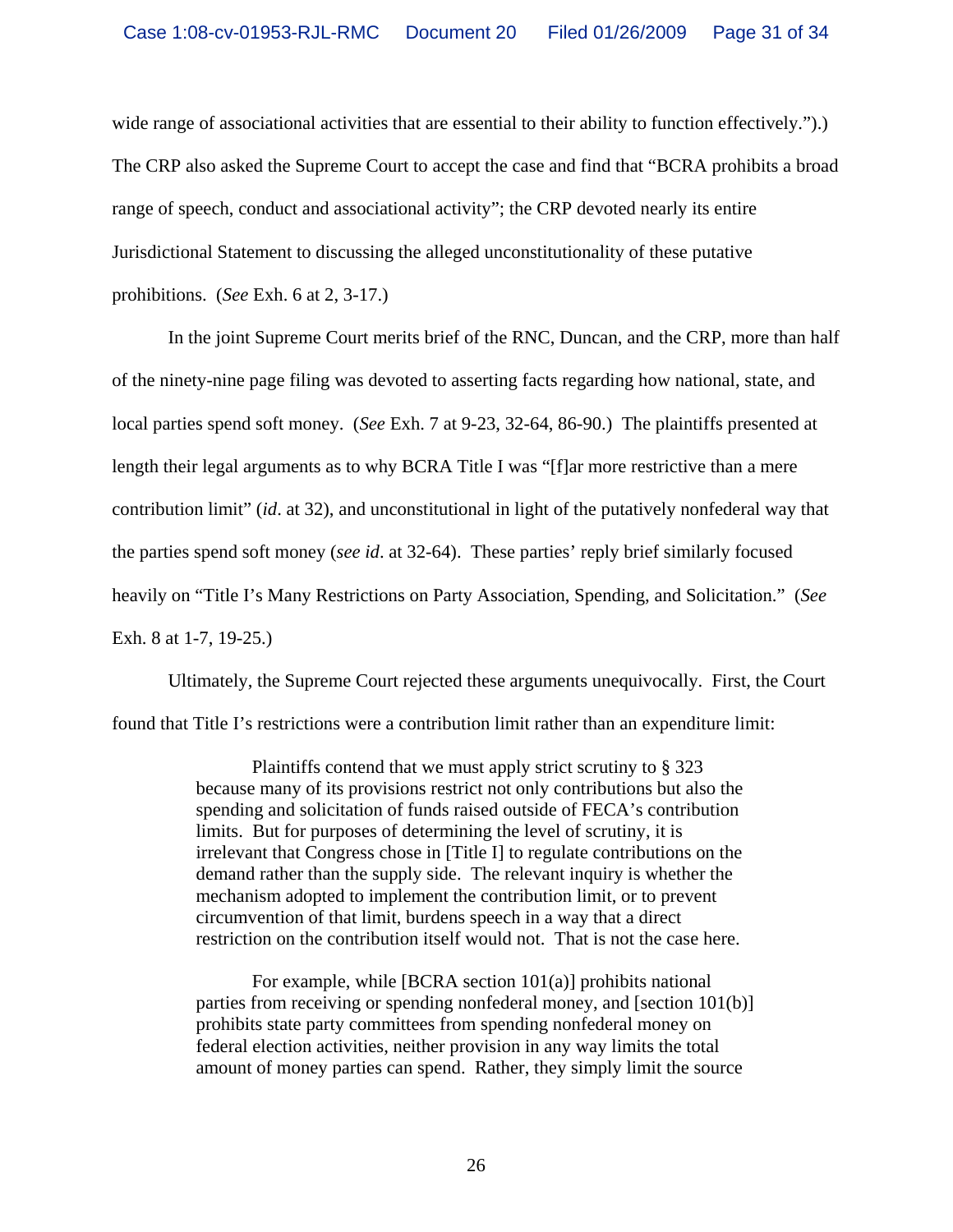and individual amount of donations. That they do so by prohibiting the spending of soft money does not render them expenditure limitations.

*McConnell*, 540 U.S. at 138-39 (internal citations omitted). Next, as explained above, the Court held that the plaintiffs' allegations regarding activities funded by soft money were "beside the point. Section [101(a)], like the remainder of [section 101], regulates *contributions*, not activities." *McConnell*, 540 U.S. at 154 (emphasis in original). Accordingly, the Court assessed the constitutionality of Title I as a contribution limit — which must be "closely drawn to match a sufficiently important interest," *id*. at 136 (internal quotation marks omitted) — and upheld Title I regardless of how the plaintiffs planned to spend soft money. *See supra* Part II.B.1.

 As the foregoing demonstrates, the RNC, Duncan, and the CRP fully litigated the issue of whether BCRA Title I might be unconstitutional in relation to disbursements of soft money for specific types of putatively nonfederal activities, and the Supreme Court "actually and necessarily" decided that question in the negative. Instead, the Court held that all relevant aspects of Title I were constitutional because they were contribution limits closely drawn to match the government's important interest in preventing actual and apparent corruption, regardless of how contributed funds would be disbursed. *See McConnell*, 540 U.S. at 154-73. That holding is binding and preclusive here: The Plaintiffs who were parties to *McConnell* had their opportunity to litigate the question of whether BCRA Title I was unconstitutional if contributed funds were used only for certain purposes, and they were unsuccessful in making that argument.<sup>9</sup> See Martin, 488 F.3d at 454-55 (precluding plaintiff from relitigating FOIA

<sup>—&</sup>lt;br>9 Applying preclusion here would not "work a basic unfairness" under the D.C. Circuit's test. Such "unfairness" is found primarily in cases where the issue to be precluded played only a small role in the earlier action, such that the party against whom preclusion is sought may not have had sufficient motivation to litigate it fully. *See Martin*, 488 F.3d at 455 (finding no unfairness where plaintiff's "incentives to litigate the point now disputed were no less present in the prior case, nor are the stakes of the present case of 'vastly greater magnitude'") (quoting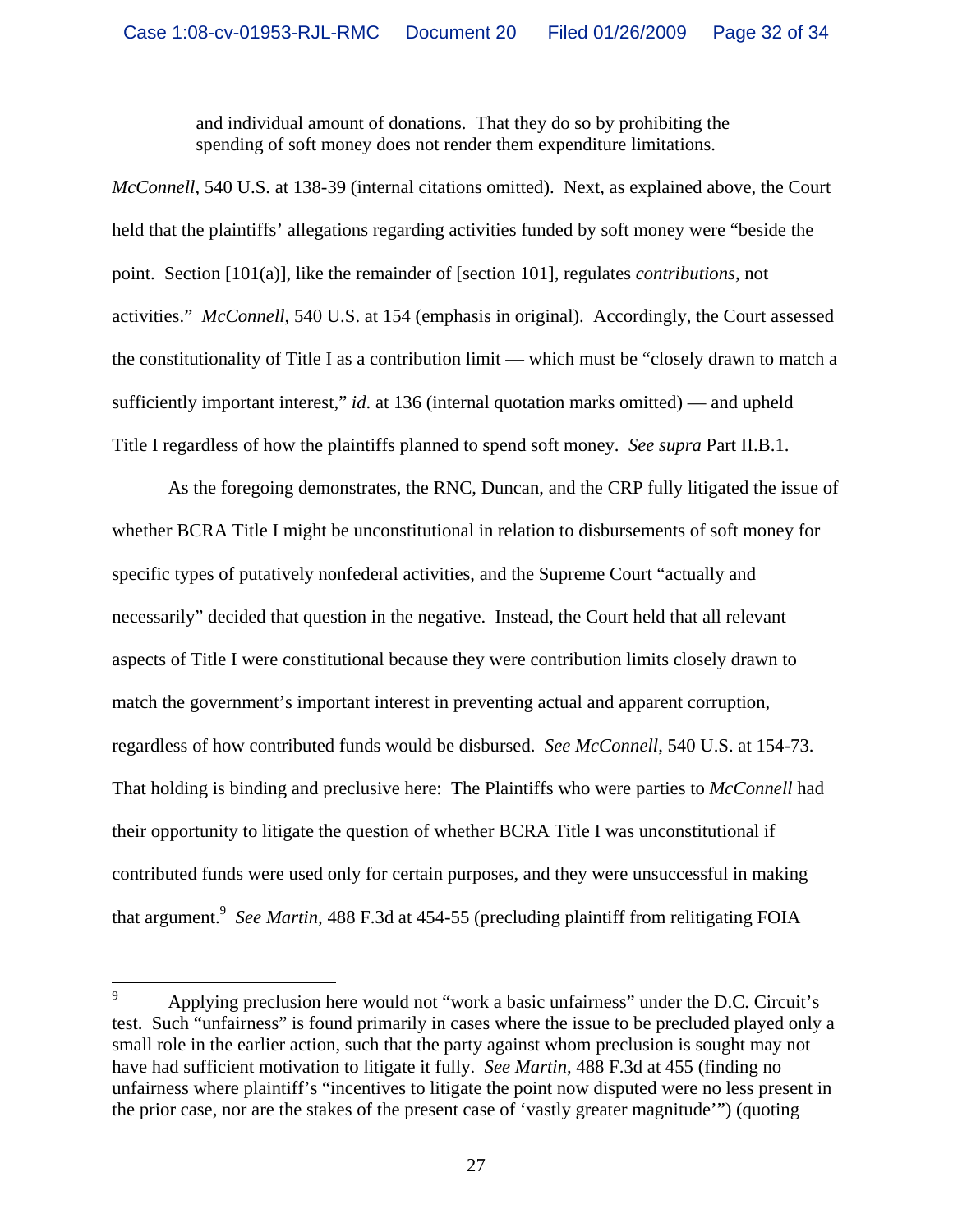argument he had lost in prior case); *Stonehill v. IRS*, 534 F. Supp. 2d 1, 6-8 (D.D.C. 2008) (holding defendant's privilege argument precluded where it had been rejected in prior case between parties, even though first case concerned tax law and second was FOIA action); *Newdow v. Bush*, 355 F. Supp. 2d 265, 275 (D.D.C. 2005) (holding constitutional challenge to 2005 presidential inauguration precluded by jurisdictional dismissal of plaintiff's constitutional challenge to 2001 inauguration, despite minor differences between two inaugurations and complaints). Accordingly, the constitutionality of Title I on the grounds of how the funds will be disbursed, irrespective of the specific activities alleged in Plaintiffs' complaint, is *res judicata*. 10 Because each of Plaintiffs' claims is premised on the precluded argument regarding the way that soft money will be spent, these claims all fail to state a claim on which relief can be granted.

## **C. Plaintiffs' Claims Fail as a Matter of Law Under** *McConnell*

 Even apart from the claim and issue preclusion doctrines, *McConnell*'s holding that BCRA Title I was constitutional without regard to how contributed funds were to be spent controls the entirety of the present case. Each count of the Complaint — those of the Plaintiffs who were parties to *McConnell*, as well as of the RPSD — assumes that allegations regarding Title I's effects on particular categories of Plaintiffs' spending state a viable claim. But this assumption is invalid, for, as discussed above, *McConnell* held that Title I survives the appropriate level of scrutiny for a contribution limit because it is narrowly tailored to the

*Yamaha*, 961 F.2d at 254); *see generally* 18 Wright, Miller & Cooper, *Federal Practice & Procedure* 2d § 4426 (2002) (discussing "[t]ruly exceptional cases" in which "unfairness" limitation may apply). Given Plaintiffs' focus on the particular uses on which they intended to spend contributed funds, the enormous factual record, and the multiple rounds of substantial briefing, there is no viable argument that Plaintiffs litigated Title I's constitutionality as applied to particular types of activities at less than full force in *McConnell*.

<sup>&</sup>lt;sup>10</sup> Because *McConnell* decided that the ultimate spending of the soft money was irrelevant, its preclusive effect extends to *all* of the soft money that the instant Plaintiffs seek to obtain, including that sought for purposes that were not explicitly referred to in the *McConnell*  complaints, such as litigation and redistricting activities.